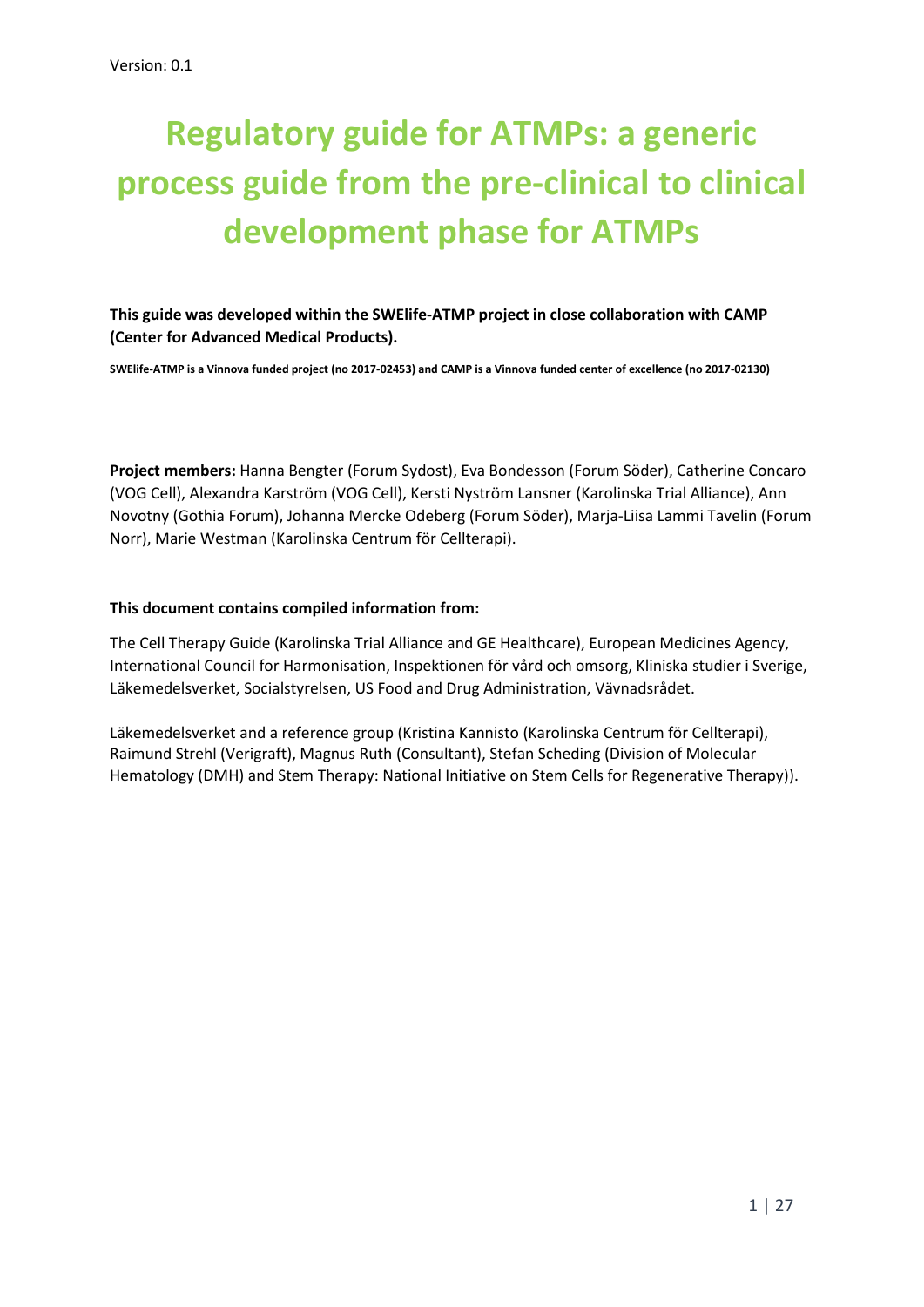#### Version: 0.1

#### **Abbreviations:**

| <b>ATMP</b>  | Advanced therapy medicinal product        |
|--------------|-------------------------------------------|
| CAT          | <b>Committee for Advanced Therapies</b>   |
| <b>EMA</b>   | <b>European Medicines Agency</b>          |
| <b>GCP</b>   | Good clinical practice                    |
| GDP          | Good distribution practice                |
| GLP          | Good laboratory practice                  |
| <b>GMP</b>   | Good manufacturing practice               |
| <b>GTMP</b>  | Gene therapy medicinal product            |
| IB           | Investigators brochure                    |
| <b>IMP</b>   | Investigational medicinal product         |
| <b>IMPD</b>  | Investigational medicinal product dossier |
| <b>sCTMP</b> | Somatic cell therapy medicinal product    |
| TEP          | Tissue engineered product                 |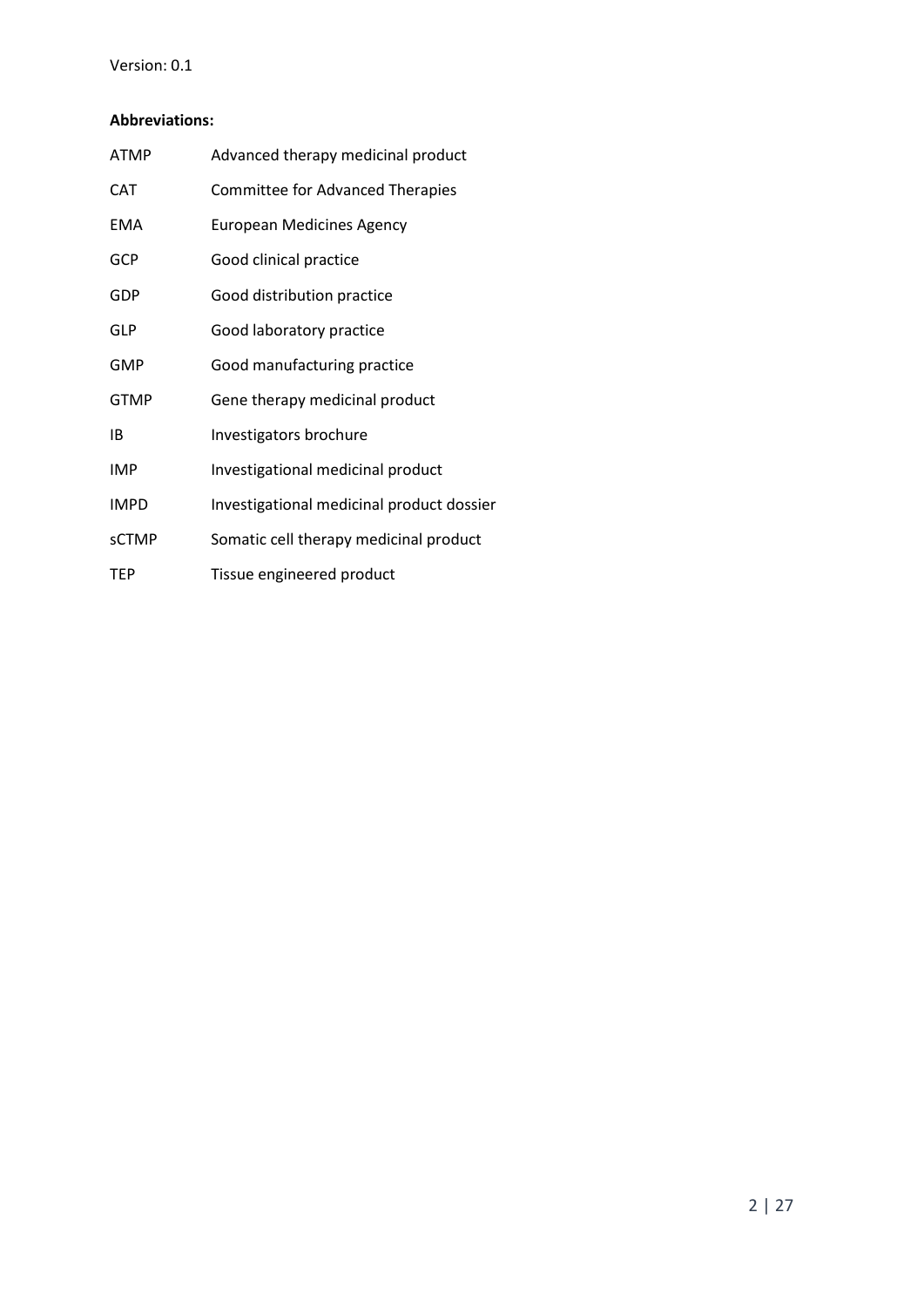#### Version: 0.1

**1. How to use the guide**

**2. Definition and idea** ATMP OR transplantation? Definition of ATMP

**3. Risk assessment and early documentation**

#### **4. Advanced therapy medicinal products (ATMPs)**

Classification

Legal framework

**4a. Clinical trials** Application to CAT Essential documents

**4b. Hospital exemption** Definition Legal framework

#### **4a1. Gene therapy medicinal products (GTMPs)**

General

Quality (incl. manufacturing)

Non-clinical (pre-clinical)

Clinical

#### **4a2. Somatic cell therapy medicinal products (sCTMPs)**

General

Quality (incl. manufacturing)

Non-clinical (pre-clinical)

Clinical

### **4a3. Tissue engineered products (TEPs)**

General

Quality (incl. manufacturing)

Non-clinical (pre-clinical)

**Clinical** 

**4a4. Combined ATMPs** General Quality (incl. manufacturing) Non-clinical (pre-clinical) Clinical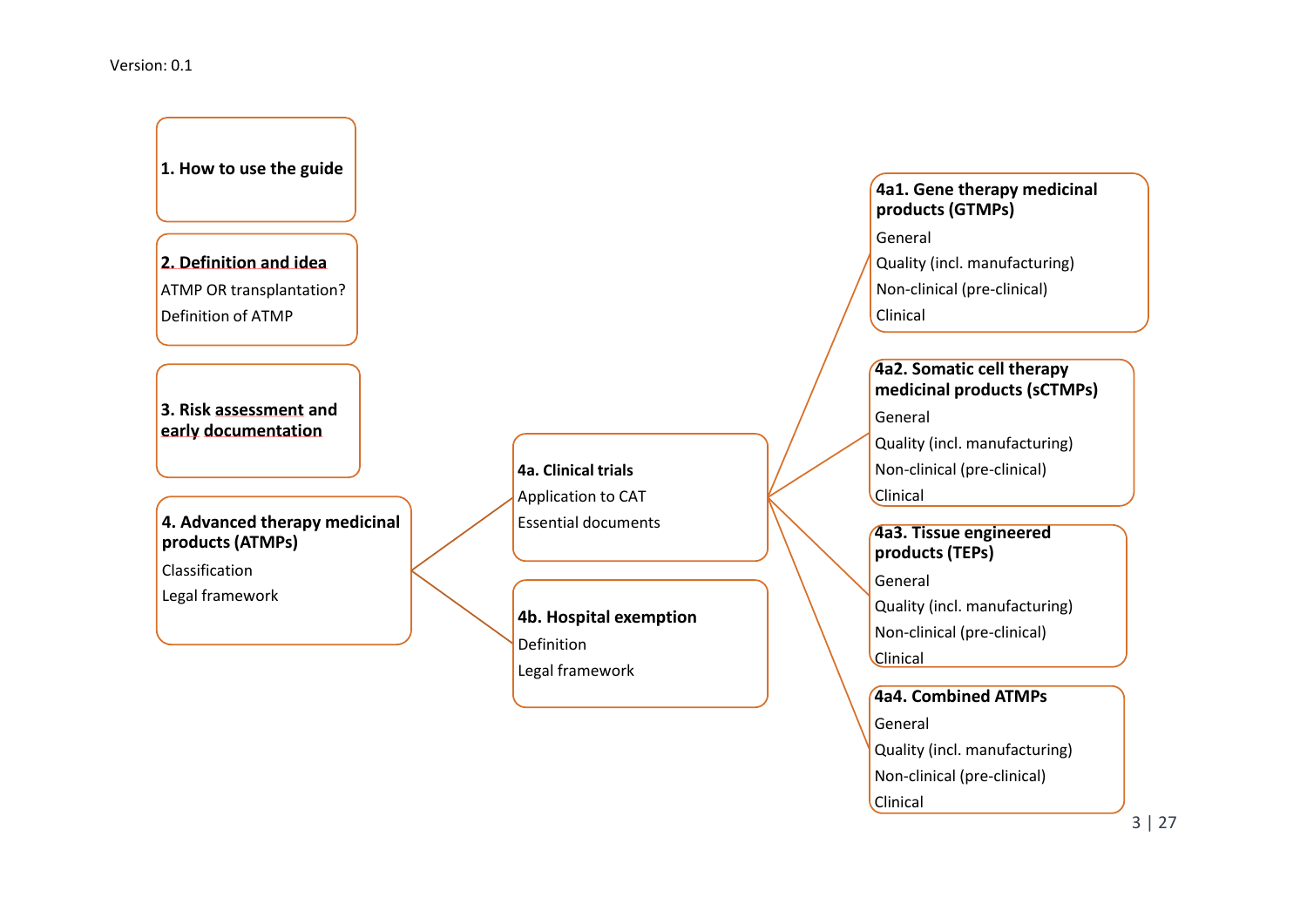# 1. How to use this guide

This regulatory guide will provide useful information and insights throughout the Advanced Therapy Medicinal Product (ATMP) development process. In general:

- It is important to document all steps from the start and throughout the whole process from the initial idea to an ATMP.
- Contact Läkemedelsverket or the European Medicines Agency (EMA) at an early stage for advice on your process development plan.

This guide for ATMPs will help you through the important steps from process development to clinical use. But remember, you are the one who knows your product best. Some of the most essential topics to consider are:

- identifying your starting material
- raw materials specifications
- risk assessment
- early documentation
- production process
- product specification
- quality controls
- contract manufacturing or in-house manufacture process.
- Will there be a need of transport of product?

Throughout the process guide, the following topics are presented for each class of ATMP:

- **General:** information
- **Quality (including manufacturing):** characterisation, consistency, potency and comparability
- **Non-clinical (pre-clinical):** adequate animal models, mechanism of action, bio-distribution and safety
- **Clinical:** safety, long-term efficacy, general endpoints + specific endpoint and duration of follow-up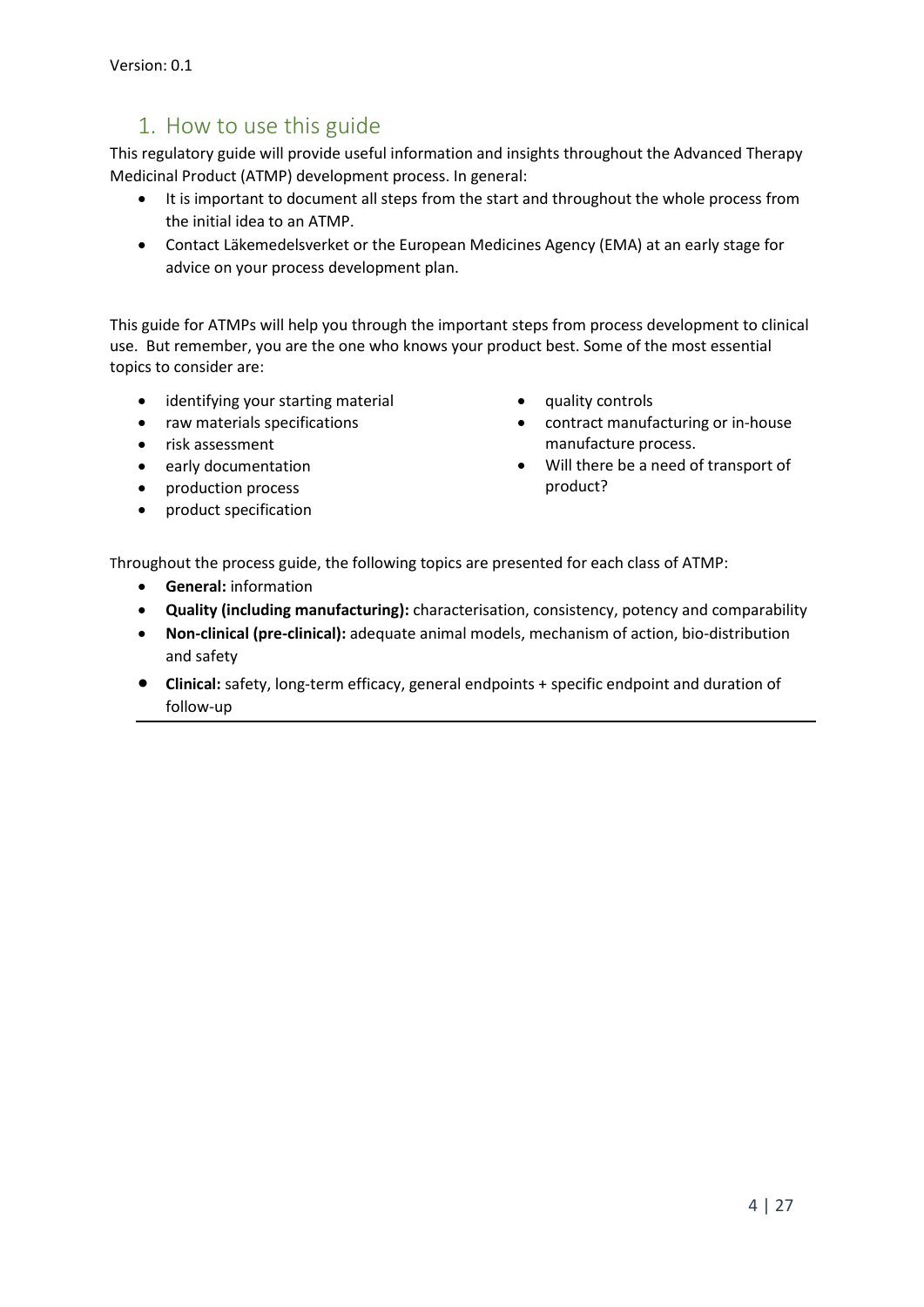# 2. Definition of product and idea

### Definition of product

ATMPs are medicinal products that are based on tissues, cells or genes. A distinction is made between ATMPs and tissues/cells for transplantation depending on how the tissue/cells are processed and/or used clinically. The definition of an ATMP is a product that has been substantially manipulated or a product not intended for the same essential function in the recipient and the donor, for more information, please rea[d Regulation 1394/2007/EC](https://ec.europa.eu/health/sites/health/files/files/eudralex/vol-1/reg_2007_1394/reg_2007_1394_en.pdf) and [Reflection paper on the](http://www.ema.europa.eu/docs/en_GB/document_library/Scientific_guideline/2015/06/WC500187744.pdf)  classification of [advanced therapy medicinal products](http://www.ema.europa.eu/docs/en_GB/document_library/Scientific_guideline/2015/06/WC500187744.pdf) (see below for non-homologous use). A typical example where a product is used for another function is when bone-marrow derived stem cells are injected in the myocardium intended for post-myocardial infarction cardiac repair. Products for treating patients with cells that have been subjected to non-substantial manipulation are not considered as ATMPs. If it is unclear whether a product is an ATMP or not, contact [Läkemedelsverket](https://lakemedelsverket.se/malgrupp/Halso---sjukvard/Produktomraden/Avancerade-terapier/) and [Inspektionen för vård och omsorg.](https://www.ivo.se/tillstand-och-register/)

The list below (Ref: Annex 1 of Regulation (EC) No 1394/2007) describes non-substantial manipulations that, in particular, should not be considered as substantial manipulations:

- Cutting
- **•** Grinding
- Shaping
- Centrifugation
- Soaking in antibiotic or antimicrobial solutions
- **•** Sterilisation
- Irradiation
- Cell separation, concentration or purification
- Filtering
- Lyophilisation
- Freezing
- Cryopreservation
- Vitrification

Further reading for tissue/cell transplantation (not ATMP):

- Inspektionen för vård och omsorg: tissue establishment authorisation (tissue/cell transplantation not ATMP): [Tissue establishment authorisation|](https://www.ivo.se/tillstand-och-register/halso--och-sjukvardstillstand/vavnadsinrattningar/) IVO.se (in Swedish)
- Socialstyrelsen: Regulation of tissue establishment:
	- Donating and procuring tissue and cells: [SOSFS 2009:30 \(in Swedish\)](http://www.socialstyrelsen.se/sosfs/2009-30/)
	- Tissue establishment in healthcare: [SOSFS 2009:31 \(in Swedish\)](http://www.socialstyrelsen.se/sosfs/2009-31)
	- Using tissue and cells in healthcare for clinical research: [SOSFS 2009:32 \(in Swedish\)](http://www.socialstyrelsen.se/sosfs/2009-32)

#### Product idea

The product idea includes:

- Identifying the starting material (i.e. tissues/cells, autologous/allogenic)
- Defining the product: mode of administration and mechanism of action
- Defining the production process.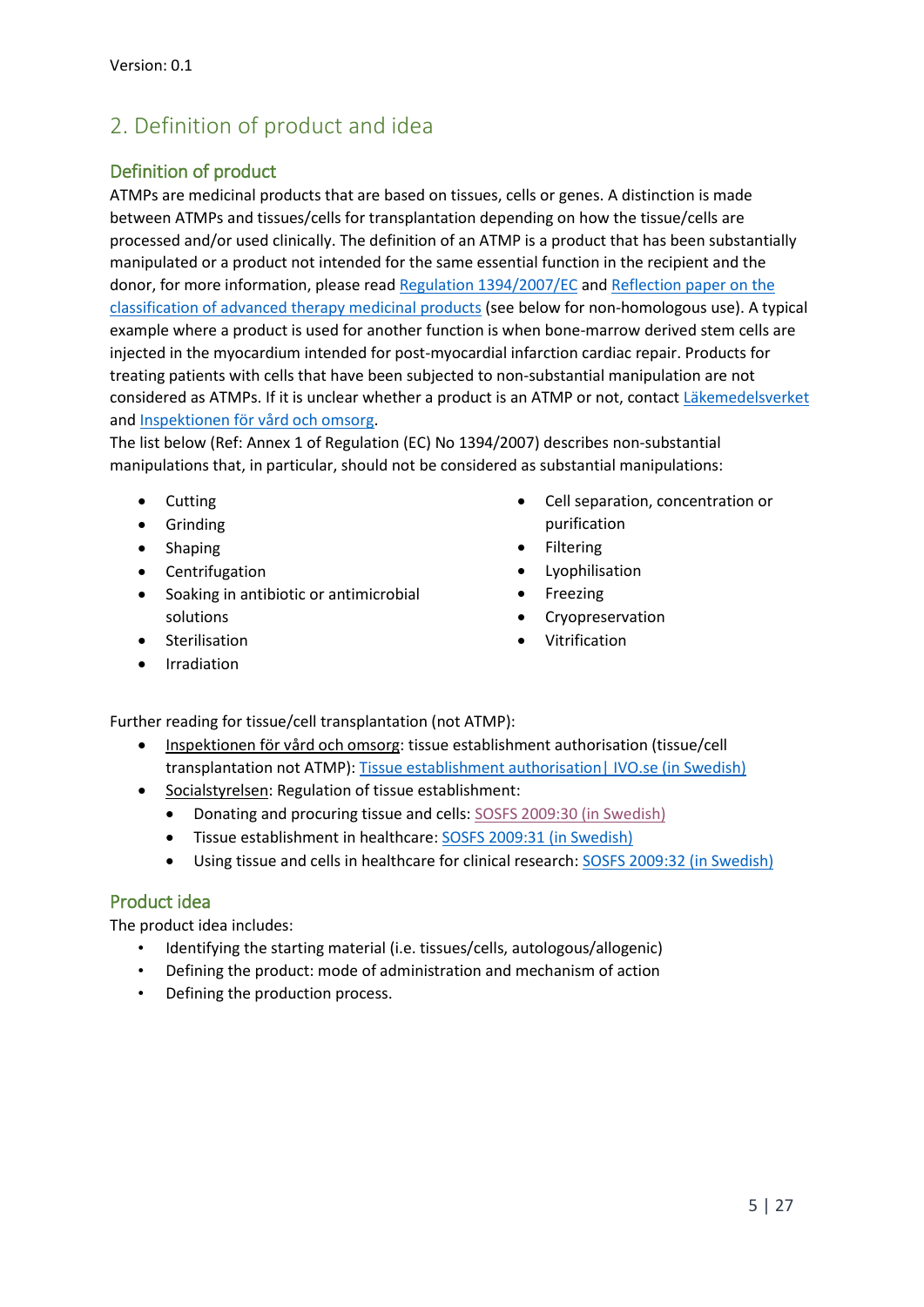# 3. Risk assessment and early documentation

Due to the specific nature of ATMPs, a risk-based approach is necessary to determine the extent of quality, non-clinical and clinical data (including risk management plan and pharmacovigilance activities) to be performed.

Due to the risk aspect, early contact with Läkemedelsverket and EMA is important. A strategy to determine risk according to the marketing process is to follow the risk-based approach according to Annex [I, part IV of Directive 2001/83/EC applied to ATMP](http://www.ema.europa.eu/ema/index.jsp?curl=pages/regulation/general/general_content_001347.jsp&mid=WC0b01ac058002958a) [\(PDF\)](http://www.ema.europa.eu/docs/en_GB/document_library/Scientific_guideline/2013/03/WC500139748.pdf)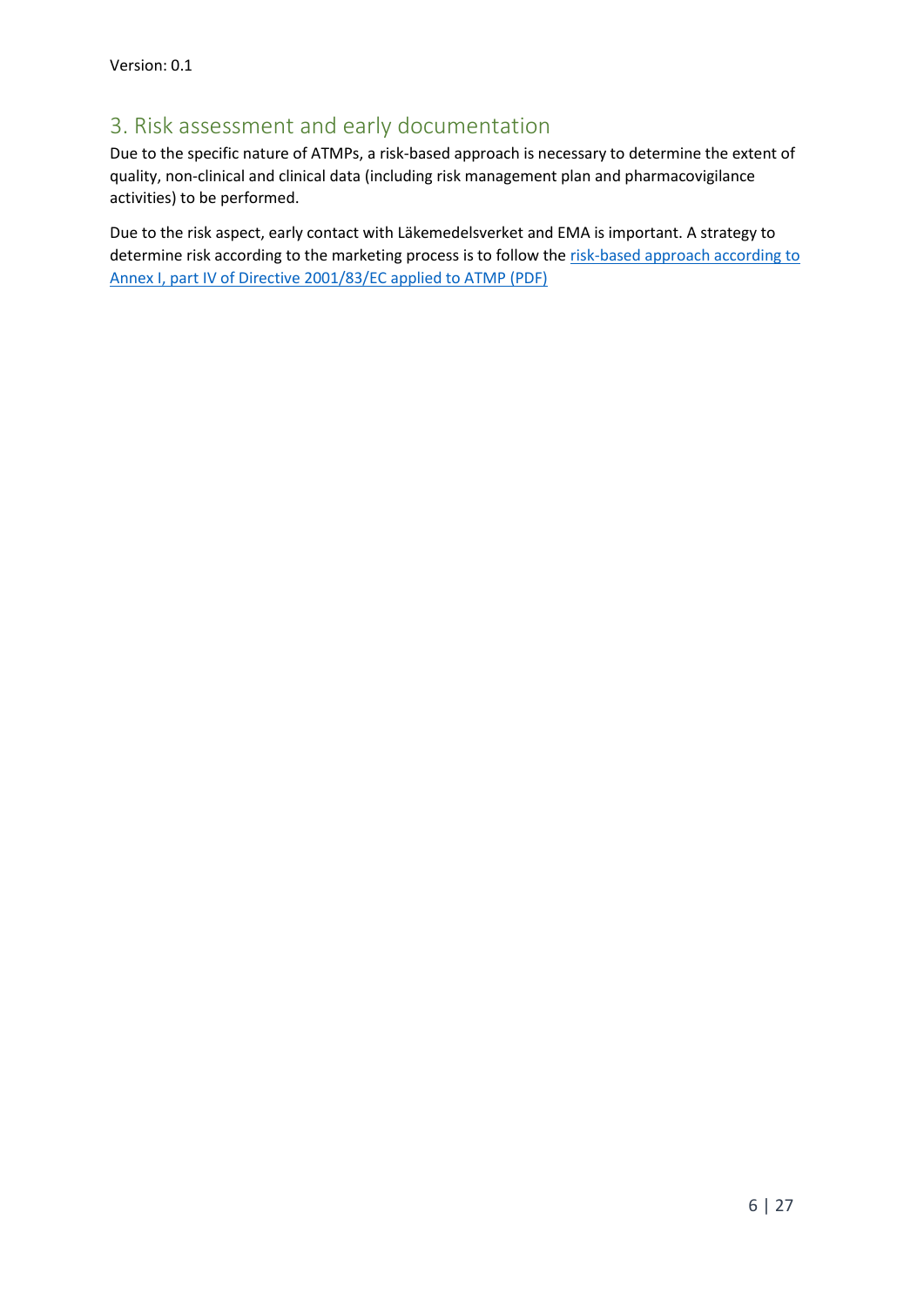# 4. Advanced therapy medicinal products (ATMPs)

### Classification

The EMA has a [Committee for Advanced Therapies \(CAT\),](http://www.ema.europa.eu/ema/index.jsp?curl=pages/about_us/general/general_content_000266.jsp&mid=WC0b01ac05800292a4) which is responsible for assessing the quality, safety and efficacy of ATMPs and following scientific developments in the field. The committee is responsible for carrying out classifications of ATMPs. Classification is a non-mandatory, free of charge, legally non-binding procedure. The classification helps developers to clarify the applicable regulatory framework. It provides clarity on the development path and scientificregulatory guidance to be followed. ATMP classification is based on the evaluation of whether a given product fulfils one of the definitions of a gene therapy medicinal product (GTMP), somatic cell therapy medicinal product (sCTMP) or tissue engineered product (TEP) and whether the product fulfils the definition of a combined ATMP or not. Classification focuses on the proposed mechanism of action of the ATMP.

The EMA publishes the assessment of ATMP classification as summary reports; [EMA: definition](http://www.ema.europa.eu/ema/index.jsp?curl=pages/regulation/general/general_content_000294.jsp&mid=WC0b01ac05800241e0) of the [classification.](http://www.ema.europa.eu/ema/index.jsp?curl=pages/regulation/general/general_content_000294.jsp&mid=WC0b01ac05800241e0) If the product to be used is not found in the summary reports, an application for classification can be submitted[; apply](http://www.ema.europa.eu/ema/index.jsp?curl=pages/regulation/general/general_content_000296.jsp&mid=WC0b01ac058007f4bc&jsenabled=true) [for the classification.](http://www.ema.europa.eu/ema/index.jsp?curl=pages/regulation/general/general_content_000296.jsp&mid=WC0b01ac058007f4bc&jsenabled=true) The CAT delivers scientific recommendations on ATMP classification after consultation with the European Commission within 60 days from receipt of the request.

The EMA has published the following guidance for help in classifying ATMPs: [Reflection paper on the classification of](http://www.ema.europa.eu/docs/en_GB/document_library/Scientific_guideline/2015/06/WC500187744.pdf) advanced therapy medicinal products European Medicines Agency – [advanced therapy classification](http://www.ema.europa.eu/ema/index.jsp?curl=pages/regulation/general/general_content_000301.jsp&mid=WC0b01ac05800862c0) – summaries of scientific [recommendations for the classification of advanced therapy medicinal products](http://www.ema.europa.eu/ema/index.jsp?curl=pages/regulation/general/general_content_000301.jsp&mid=WC0b01ac05800862c0)

When preparing a submission for the classification of a combined ATMP (according to the EMA's advice):

1) The device part has a CE mark

- include administrative information regarding the medical device on the 'presubmission request form'. (p. 5)
- In the 'briefing document' (Word document), include sufficient information for the CAT to judge whether the device is integral with the cells/tissues (include this information in section 1.4 of the document). Also include in section 2.3, your rationale regarding how your product fulfils the definition of a combined ATMP.

2) The device part has no CE mark

- on the presubmission request form, complete the top part of page 5 which refers to 'medical device incorporated'
- in the briefing document, as above, include sufficient information for the CAT to judge whether the device is integral with the cells/tissues (include this information in section 1.4 of the document). Also include in section 2.3, your rationale regarding how your product fulfils the definition of a combined ATMP. Furthermore, clearly state that the structural component would fulfil the definition of a medical device (and justify your reasoning).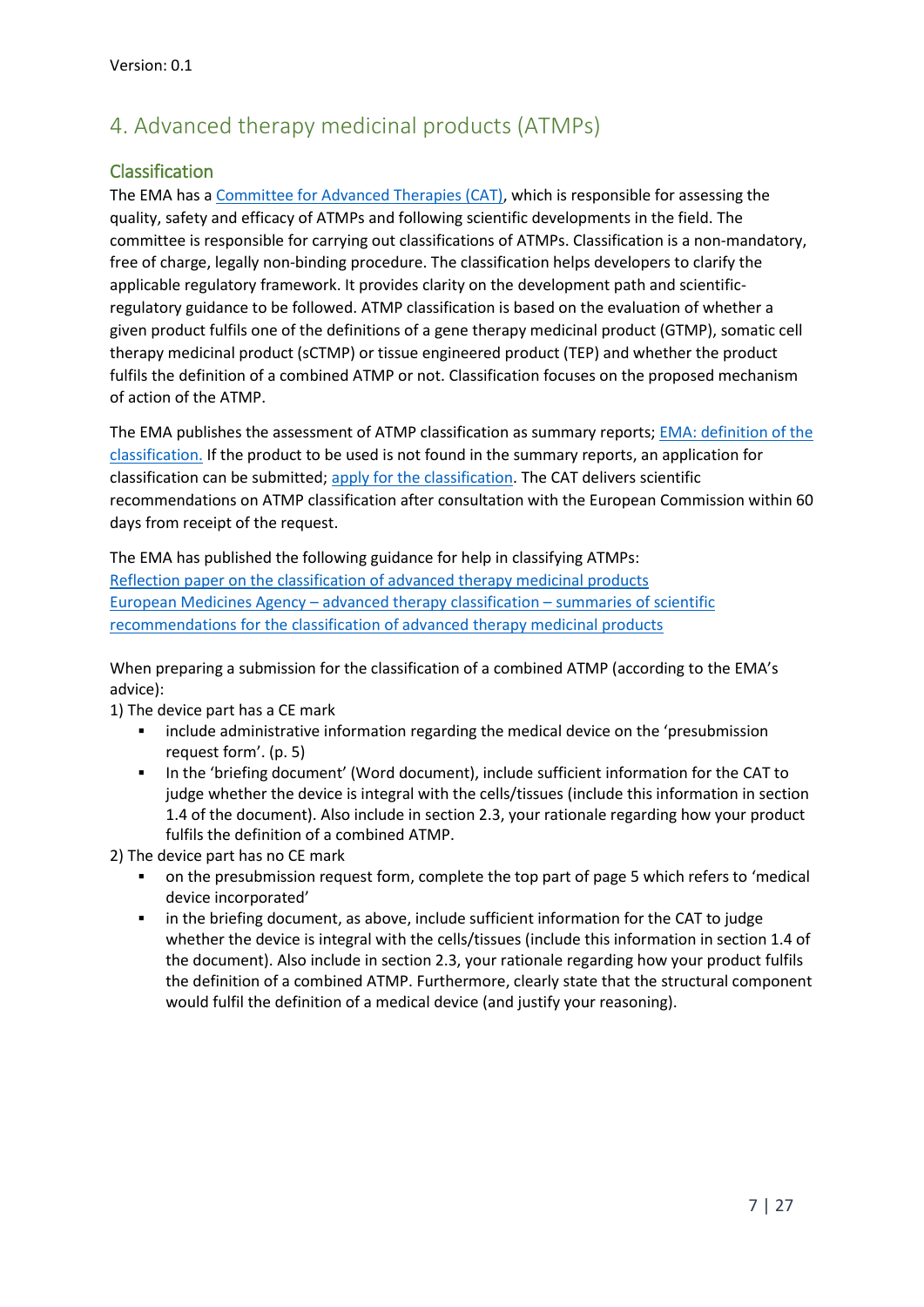### Legal framework

The regulatory framework for ATMPs is designed to give access to the EU market and guarantee health protection for patients. The regulatory aspects for ATMPs can be found on the EMA's web page: regulatory [framework.](http://www.ema.europa.eu/ema/index.jsp?curl=pages/regulation/general/general_content_000295.jsp) Legislation on ATMP: [\(Regulation 1394/2007/EC\)](https://ec.europa.eu/health/sites/health/files/files/eudralex/vol-1/reg_2007_1394/reg_2007_1394_en.pdf) and Directive [2001/83/EC](https://ec.europa.eu/health/sites/health/files/files/eudralex/vol-1/dir_2001_83_consol_2012/dir_2001_83_cons_2012_en.pdf) 

Läkemedelsverket also provides guidance on ATMPs on its homepage:

- [ATMP \(in Swedish\)](https://lakemedelsverket.se/malgrupp/Halso---sjukvard/Produktomraden/Avancerade-terapier/) Läkemedelsverket
- [Quality and safety regulations for human cell and tissue handling \(in](https://lakemedelsverket.se/malgrupp/Halso---sjukvard/Tillsyn--uppfoljning/Vavnader-och-celler/) Swedish) [Läkemedelsverket](https://lakemedelsverket.se/malgrupp/Halso---sjukvard/Tillsyn--uppfoljning/Vavnader-och-celler/)

For procurement and manufacturing, permits are required from national authorities (Inspektionen för vård och omsorg and Läkemedelsverket):

- Donation and procurement of tissue and cells necessitates: [SOSFS 2009:30 \(in Swedish\).](http://www.socialstyrelsen.se/sosfs/2009-30/)
- For handling human tissues and cells to be used as raw material in the production of ATMPs, a tissue establishment authorisation (LVFS 2011-4 (in Swedish) and LVFS 2008-12 (in [Swedish\)\)](https://lakemedelsverket.se/upload/lvfs/LVFS_2008-12.pdf) and manufacturing permit [LVFS\\_2004-7 \(in Swedish\)](https://lakemedelsverket.se/upload/lvfs/LVFS_2004-7.pdf) are needed.
- A qualified person (QP) is needed; the necessary qualifications and responsibilities are described i[n LVFS 2004:7](https://lakemedelsverket.se/upload/lvfs/konsoliderade/LVFS_2004_7_konsoliderad_tom_2016_71.pdf) and [GMP vol. 4 Annex 16\)](https://ec.europa.eu/health/sites/health/files/files/eudralex/vol-4/v4_an16_201510_en.pdf).
- Clinical trials for an ATMP require a permit from Läkemedelsverket [\(clinical approval \(in](https://lakemedelsverket.se/malgrupp/Foretag/Lakemedel/Kliniska-provningar/)  Swedish) – [Läkemedelsverket.](https://lakemedelsverket.se/malgrupp/Foretag/Lakemedel/Kliniska-provningar/)
- For the protection of persons with regard to the processing of personal data, the General Data Protection Regulation [GDPR directive](http://eur-lex.europa.eu/legal-content/EN/TXT/PDF/?uri=CELEX:32016R0679&qid=1473069680789&from=SV) must be followed.

#### GXP in relation to ATMPs

#### *Non-clinical:*

Generally, pivotal non-clinical safety studies should be performed under good laboratory practice (GLP). However, this may prove difficult due to the nature of ATMPs. It is recommended to seek advice from the relevant authority on the non-clinical safety programme before initiation, which also should include the GLP status of the intended studies or part of studies.

The principles of GLP that need to be taken into account in relation to ATMPs are described here: [GLP in relation to ATMPs](http://www.ema.europa.eu/docs/en_GB/document_library/Other/2017/07/WC500231181.pdf)

#### *Quality (including manufacturing)*

The good manufacturing practice (GMP) guideline is a quality system that provides guidance for the production of pharmaceuticals (incl. manufacturing, testing and quality assurance). EudraLex (the rules governing medicinal products in the European Union) Volume 4 (EU guideline on good manufacturing practice for medicinal products for human and veterinary use) is useful for ATMPs:

The following guidelines are specific for ATMPs: [GMP for ATMPs](https://ec.europa.eu/health/sites/health/files/files/eudralex/vol-4/2017_11_22_guidelines_gmp_for_atmps.pdf). Other documents developing GMP requirements for medicinal products which are contained in Volume 4 are not applicable to ATMPs, unless specific reference to them is made in these guidelines. The following documents are referenced and hence are applicable to ATMPs:

- Manufacture of biological active substances and medicinal products for human use[: Annex](https://ec.europa.eu/health/sites/health/files/files/eudralex/vol-4/vol4-an2__2012-06_en.pdf) 2
- Investigational medicinal products[: Annex](https://ec.europa.eu/health/sites/health/files/files/eudralex/vol-4/2009_06_annex13.pdf) 13
- Certification by a qualified person and batch release: [Annex](https://ec.europa.eu/health/sites/health/files/files/eudralex/vol-4/v4_an16_201510_en.pdf) 16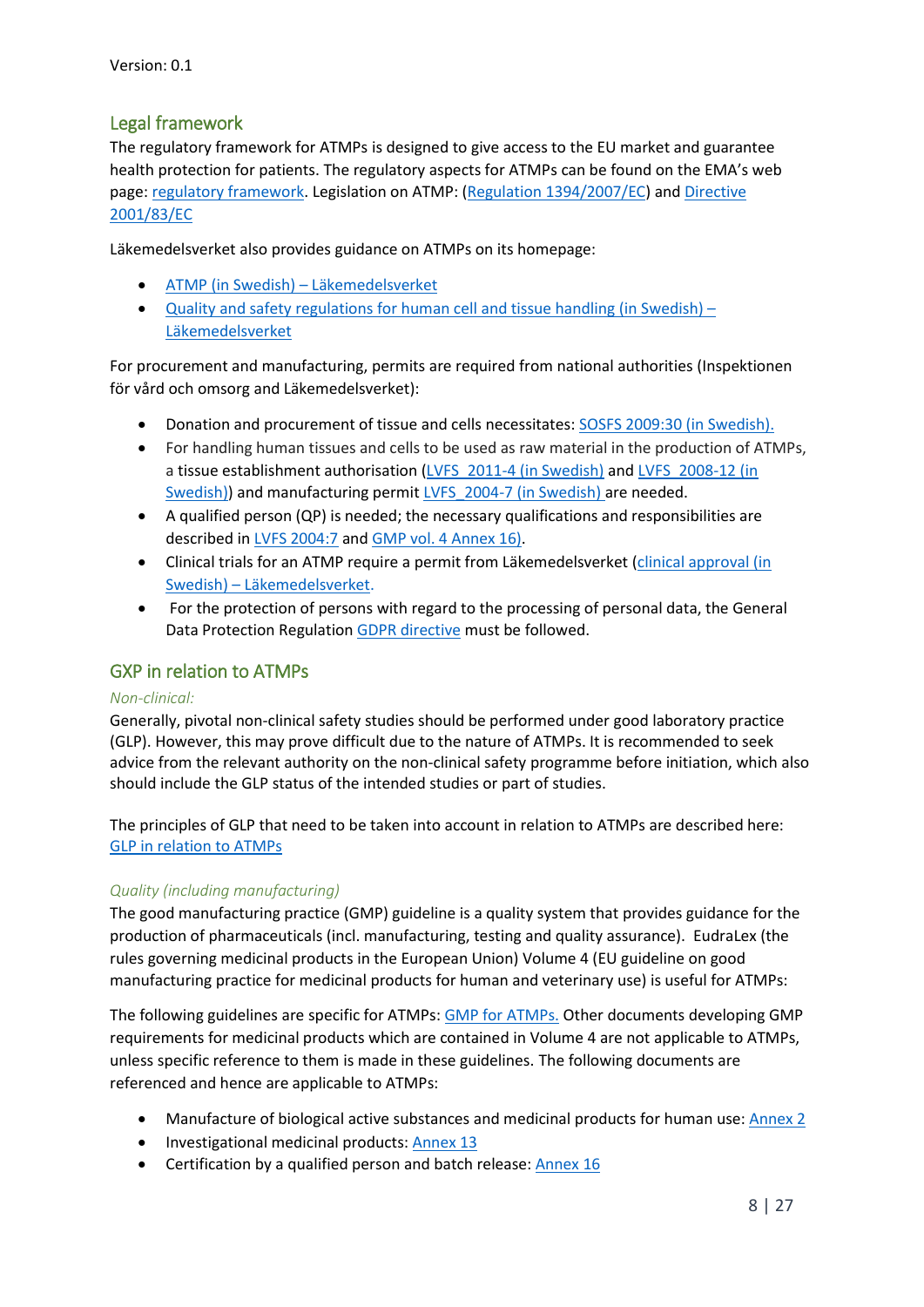#### *Documents relating to ATMPs*

The following essential documents apply to quality.

- Setting standards of quality and safety for the donation, procurement, testing, processing, preservation, storage and distribution of human tissues and cells: [Directive](http://eur-lex.europa.eu/LexUriServ/LexUriServ.do?uri=OJ:L:2004:102:0048:0058:en:PDF) [2004/23/EC,](http://eur-lex.europa.eu/LexUriServ/LexUriServ.do?uri=OJ:L:2004:102:0048:0058:en:PDF) [Directive](http://eur-lex.europa.eu/LexUriServ/LexUriServ.do?uri=OJ:L:2006:038:0040:0052:EN:PDF) [2006/17/EC,](http://eur-lex.europa.eu/LexUriServ/LexUriServ.do?uri=OJ:L:2006:038:0040:0052:EN:PDF) [Commission Directive \(EU\) 2015/566](http://eur-lex.europa.eu/legal-content/EN/TXT/PDF/?uri=CELEX:32015L0566&from=EN)
- For all starting and raw materials derived from blood, the European blood directive and its technical directives should be considered[: Directive 2002/98/EC](https://ec.europa.eu/health/sites/health/files/files/eudralex/vol-1/dir_2002_98/dir_2002_98_en.pdf)
- Traceability requirements, notification of serious adverse reactions and events and certain technical requirements for the coding, processing, preservation, storage and distribution of human tissues and cells: [Directive](http://eur-lex.europa.eu/LexUriServ/LexUriServ.do?uri=OJ:L:2006:294:0032:0050:EN:PDF) [2006/86/EC,](http://eur-lex.europa.eu/LexUriServ/LexUriServ.do?uri=OJ:L:2006:294:0032:0050:EN:PDF) [Commission Directive \(EU\) 2015/565](http://eur-lex.europa.eu/legal-content/EN/TXT/PDF/?uri=CELEX:32015L0565&from=EN)
- Community code relating to medicinal products for human use regarding ATMPs[: Directive](https://ec.europa.eu/health/sites/health/files/files/eudralex/vol-1/dir_2009_120/dir_2009_120_en.pdf) [2009/120/EC](https://ec.europa.eu/health/sites/health/files/files/eudralex/vol-1/dir_2009_120/dir_2009_120_en.pdf)
- Use of bovine serum in the manufacture of human biological medicinal products: [Guideline](http://www.ema.europa.eu/docs/en_GB/document_library/Scientific_guideline/2013/06/WC500143930.pdf)  [CHMP/BWP/457920/2012 Rev. 1](http://www.ema.europa.eu/docs/en_GB/document_library/Scientific_guideline/2013/06/WC500143930.pdf)
- Good distribution practice [\(GDP\)](https://ec.europa.eu/health/human-use/good_distribution_practice_en) applies for medical products [\(Commission guideline 2013/C](http://eur-lex.europa.eu/LexUriServ/LexUriServ.do?uri=OJ:C:2013:343:0001:0014:EN:PDF)  [343/01.](http://eur-lex.europa.eu/LexUriServ/LexUriServ.do?uri=OJ:C:2013:343:0001:0014:EN:PDF)

#### Clinical

Detailed guidelines on good clinical practice specific to ATMPs, [GCP for ATMPs](https://ec.europa.eu/health/sites/health/files/files/eudralex/vol-10/2009_11_03_guideline.pdf) (EudraLex), and investigational medicinal products for human use, as well as the requirements for authorising the manufacture or import of such products[: GCP Directive](http://eur-lex.europa.eu/LexUriServ/LexUriServ.do?uri=OJ:L:2005:091:0013:0019:en:PDF) [2005/28/EC.](http://eur-lex.europa.eu/LexUriServ/LexUriServ.do?uri=OJ:L:2005:091:0013:0019:en:PDF)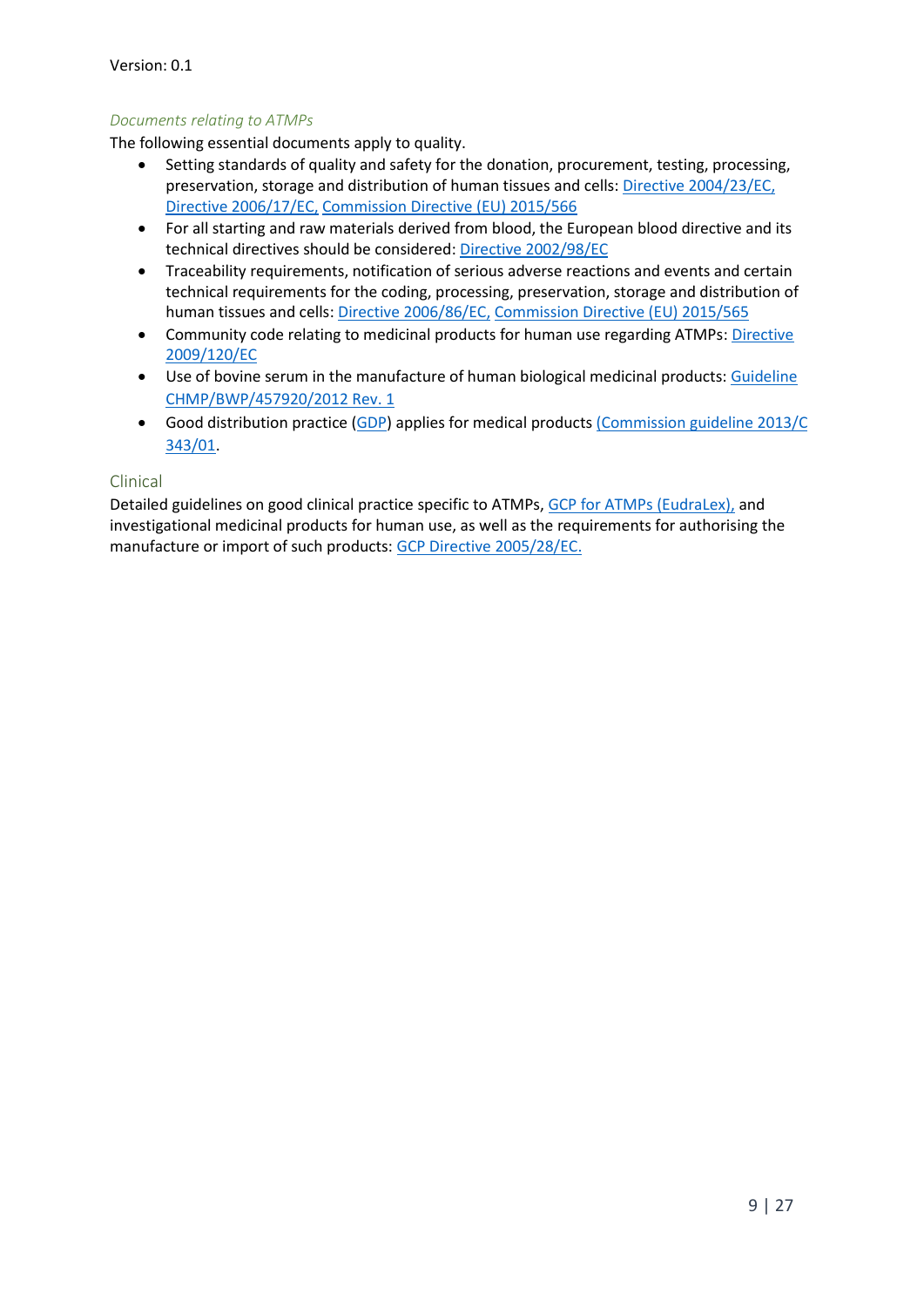# 4a. Clinical trials

Classification of the ATMP under development must be established and the essential documents, such as the Investigational Medicinal Product Dossier (IMPD) and the Investigators brochure (IB), must be ready before submission of a clinical ATMP trial application.

### Application to CAT

If the ATMP classification is not established, application to the CAT for classification is recommended. Classification is a non-mandatory, free-of-charge, non-legally binding procedure. Classification helps developers to clarify the applicable regulatory framework. It provides clarity on the development path and scientific regulatory guidance to be followed. It is recommended that this is done before submitting requests for scientific advice/protocol assistance or other discussions with the EMA. ATMP classification also sometimes may be a useful tool for applicants in initiating a tailored dialogue on product development with the regulators.

#### [Presubmission request form](http://www.ema.europa.eu/docs/en_GB/document_library/Template_or_form/2010/02/WC500070843.pdf)

The applicant shall provide information about the product:

Active substance

- Description of the active substance (including starting materials, when relevant)
- Description of any additional substances (e.g. any applicable structural components such as scaffolds, matrices, biomaterials, biomolecules and/or other components)
- Description of the medical device or active implantable medical device (when applicable)

Finished product

- Qualitative and quantitative composition
- Mode of administration
- Pharmaceutical form (use standard term as applicable) and description of the finished product ready for clinical use

Mechanism of action/proposed use

- Claimed mechanism of action
- Properties (including pharmacological, immunological or metabolic, if applicable)
- Proposed use/indication (including therapeutic, prophylactic, diagnostic)

In addition, information on the status of development shall be provided (including the element of manufacturing, quality aspects and outline of the non-clinical and clinical development) where this is relevant for ATMP classification. Applicants should also substantiate their positions on the classification of their product in light of the legal definitions in force.

#### Essential documents

Essential documents are those documents which individually and collectively permit evaluation of the conduct of a trial and the quality of the data produced and serve to demonstrate the compliance of the investigator, sponsor and monitor with the standards of GCP and with all applicable regulatory requirements. The essential documents also serve several other important purposes. Filing the essential documents at the investigator/institution and sponsor sites in a timely manner can greatly assist in the successful management of a trial by the investigator, sponsor and monitor. These documents are also the ones which are usually audited by the sponsor's independent audit function and inspected by the regulatory authorities as part of the process to confirm the validity of the trial conduct and the integrity of data collected.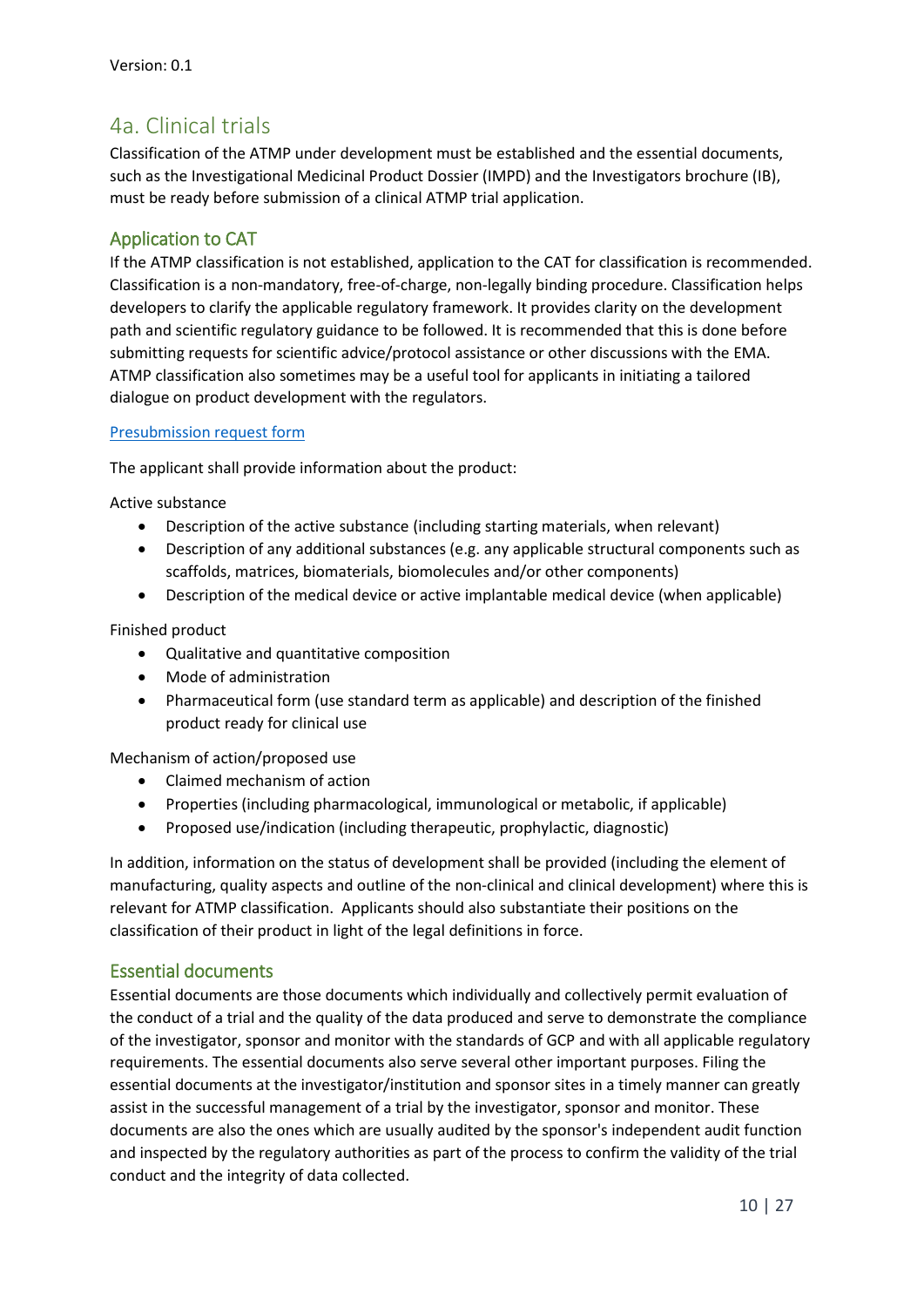The IMPD, IB and Clinical Study Protocol are described briefly below. For the complete list of essential documents, please see Section 8 of ICH guideline E6 on GCP, available from the ICH [website.](http://www.ich.org/products/guidelines/efficacy/article/efficacy-guidelines.html)

#### Investigational medicinal product dossier (IMPD) [IMPD guideline and template](https://ec.europa.eu/health/sites/health/files/files/eudralex/vol-10/2012-05_quality_for_biological.pdf)

IMPD is the basis for approval of clinical trials by the competent authorities in the EU. The IMPD includes summaries of information relating to the quality, manufacture and control of the investigational medicinal product (IMP). An overall risk-benefit assessment, including reference safety information, and critical analyses of the non-clinical and clinical data in relation to the potential risks and benefits of the proposed study must be included in the IMPD. The applicant may either provide a stand-alone IMPD or cross-refer to the IB for the pre-clinical and clinical parts of the IMPD.

#### Investigators brochure (IB) **ICH-GCP** guidelines for IB (section 7)

The IB is a compilation of the clinical and non-clinical data on the IMP(s) relevant to the study of the product(s) in human subjects. Its purpose is to provide the investigators and others involved in the trial with the information to facilitate their understanding of the rationale for, and their compliance with, many key features of the protocol, such as the dose, dose frequency/interval, methods of administration and safety monitoring procedures. The IB also provides an insight for supporting the clinical management of the study subjects during the course of the clinical trial. The information should be presented in a concise, simple, objective, balanced and non-promotional form that enables a clinician or potential investigator to understand it and make his/her own unbiased risk-benefit assessment of the appropriateness of the proposed trial. For this reason, a medically qualified person should generally participate in the editing of an IB, but the contents of the IB should be approved by the disciplines that generated the described data.

The IB should be reviewed at least annually and revised as necessary in compliance with a sponsor's written procedures. More frequent revision may be appropriate depending on the stage of development and the generation of relevant new information.

#### Clinical study protocol

The clinical study protocol should comply with the scientific, regulatory, statistical and GCP requirements, se[e guidelines for GCP \(section E6\).](http://www.ich.org/products/guidelines/efficacy/article/efficacy-guidelines.html) The protocol describes the objective(s), design, methodology, statistical considerations and organisation of a trial. The protocol also contains the background and rationale for the trial. It is essential to include a detailed flow chart of the trial in the clinical study protocol. Basic advice on the clinical study [protocol from Läkemedelsverket \(in](https://lakemedelsverket.se/upload/foretag/humanlakemedel/klinisk-provning/Tips%20och%20r%c3%a5d%20f%c3%b6r%20protokoll%20till%20klinisk%20l%c3%a4kemedelspr%c3%b6vning_%20Final%20mars%202017.pdf)  [Swedish\).](https://lakemedelsverket.se/upload/foretag/humanlakemedel/klinisk-provning/Tips%20och%20r%c3%a5d%20f%c3%b6r%20protokoll%20till%20klinisk%20l%c3%a4kemedelspr%c3%b6vning_%20Final%20mars%202017.pdf)

#### Clinical study procedure

The procedures for clinical trial planning, application, execution, analysis, reporting and archiving have been outlined on the [Clinical Studies Sweden](https://www.kliniskastudier.se/english.html) website. This only covers the main applications. You may need to contact other entities in your local county council (i.e. hospitals, local priority advice, pharmacy).

#### Competent authority

To develop a clinical trial authorisation (CTA), an [EudraCT number](https://eudract.ema.europa.eu/results-web/) must first be created. The European clinical trials database (EudraCT) is a database of all clinical trials initiated in the EU from May 2004 onwards. An EudraCT number is a unique identifier for the clinical trial. The application form can be completed and downloaded from the EudraCT website once the EudraCT number has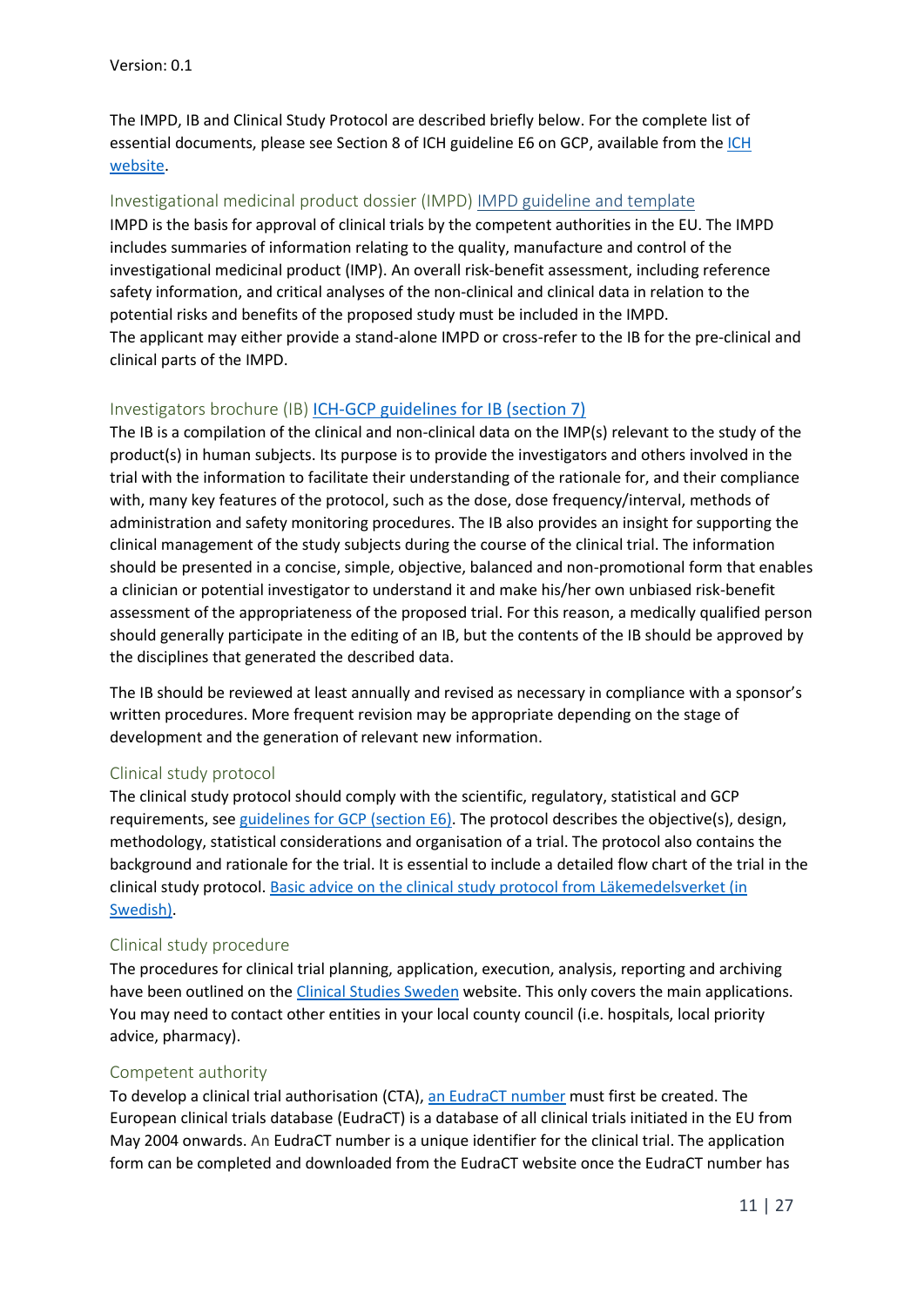been created. Detailed information on the CTA [procedures](https://lakemedelsverket.se/malgrupp/Foretag/Lakemedel/Kliniska-provningar/Ansokan-steg-for-steg/) (in Swedish) is available on the Läkemedelsverket website.

#### Ethical review board(s) (Etikprövningsnämnderna (EPN))

Detailed information on the [application procedures for ethical review of clinical trials in Sweden](https://www.epn.se/) (in Swedish and English) is available on the EPN website.

#### Biobank

According to the Swedish Biobank Act [\(SFS 2002:297\) \(in Swedish\),](http://www.riksdagen.se/sv/dokument-lagar/dokument/svensk-forfattningssamling/lag-2002297-om-biobanker-i-halso--och_sfs-2002-297) human biological specimens collected and/or stored within the healthcare system may be used for research purposes provided that the patient/donor has given his/her consent. The collection and/or use of human samples for research purposes requires approval by the ethical review board for each specific research project/clinical trial. A biobank application is needed for all samples collected specifically for a clinical trial (including routine samples that are collected outside clinical practice), even when the samples are analysed and directly destroyed. For more information, read [Biobank Sweden](http://biobanksverige.se/research/basic-information-in-english/)

#### Radiation protection committee

In the case of clinical trials where the participants are exposed to radiation, these trials shall be approved by a radiation protection committee. An application must be sent to the radiation protection committee in the same region as the decision-making regional ethical review board, [Radiation safety application \(in Swedish\)](https://www.stralsakerhetsmyndigheten.se/Om-myndigheten/)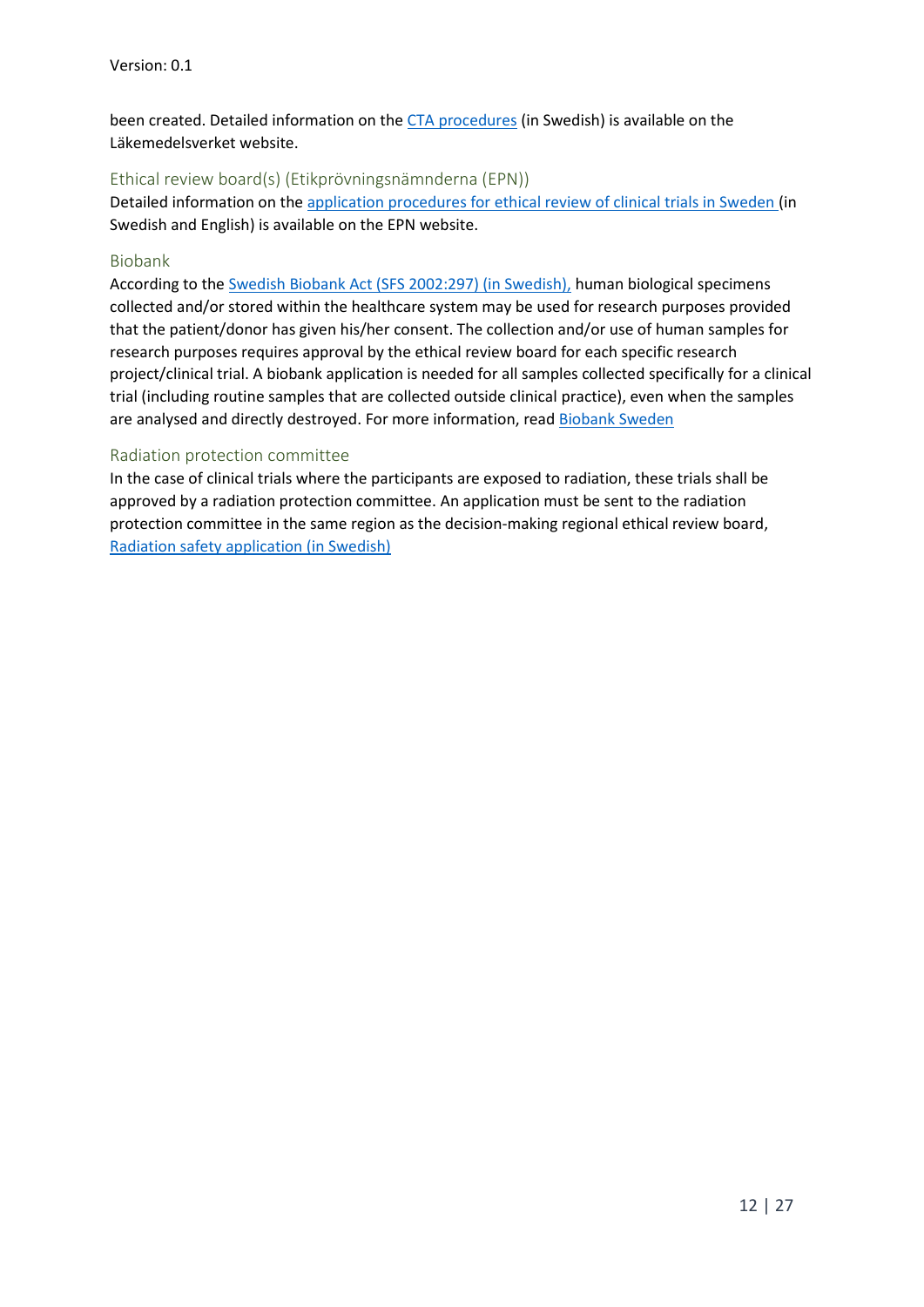# 4a1. Gene therapy medicinal products (GTMPs)

#### General

A GTMP is an ATMP which has the following characteristics:

a. it contains an active substance which contains or consists of a recombinant nucleic acid used in or administered to human beings with a view to regulating, repairing, replacing, adding or deleting a genetic sequence;

AND

b. its therapeutic, prophylactic or diagnostic effect relates directly to the recombinant nucleic acid sequence it contains or to the product of genetic expression of this sequence. GTMPs do not include vaccines against infectious diseases.

The EMA has published a guideline relating to the quality of GTMPs within multidisciplinary guidelines, [multidisciplinary:](http://www.ema.europa.eu/ema/index.jsp?curl=pages/regulation/general/general_content_000410.jsp&mid=WC0b01ac058002958d) gene therapy

The EMA's scientific guidelines on gene therapy help medicine developers prepare marketing authorisation applications for human medicines. As clinical trials provide a significant proportion of the information required for the marketing authorisation application and approval, these guidelines, where applicable, also lay the groundwork for planning and conducting clinical trials with gene therapy products.

#### Quality (including manufacturing)

Selected guidelines regarding GTMPs, focusing on quality:

- Scientific requirements for the environmental risk assessment of GTMP[: Guideline](http://www.ema.europa.eu/ema/index.jsp?curl=pages/regulation/general/general_content_001003.jsp&mid=WC0b01ac0580a4aa6a)  [CHMP/GTWP/125491/06](http://www.ema.europa.eu/ema/index.jsp?curl=pages/regulation/general/general_content_001003.jsp&mid=WC0b01ac0580a4aa6a) [\(PDF\)](http://www.ema.europa.eu/docs/en_GB/document_library/Scientific_guideline/2009/09/WC500003964.pdf)
- Quality, pre-clinical and clinical aspects of GTMPs (currently under revision, latest draft 2015): [Guideline CHMP/GTWP/234523/09](http://www.ema.europa.eu/ema/index.jsp?curl=pages/regulation/general/general_content_000873.jsp&mid=WC0b01ac058002956b) [\(PDF\)](http://www.ema.europa.eu/docs/en_GB/document_library/Scientific_guideline/2009/10/WC500003987.pdf)
- Draft revision on the quality, non-clinical and clinical aspects of GTMPs: [Guideline](http://www.ema.europa.eu/docs/en_GB/document_library/Scientific_guideline/2015/05/WC500187020.pdf)  [EMA/CAT/80183/2014](http://www.ema.europa.eu/docs/en_GB/document_library/Scientific_guideline/2015/05/WC500187020.pdf)
- Quality, non-clinical and clinical aspects of medicinal products containing genetically modified cells: [Guideline CHMP/GTWP/671639/2008](http://www.ema.europa.eu/ema/index.jsp?curl=pages/regulation/general/general_content_001372.jsp&mid=WC0b01ac058002958d) [\(PDF\)](http://www.ema.europa.eu/docs/en_GB/document_library/Scientific_guideline/2012/05/WC500126836.pdf)

For more specific applications, see the following documents:

- Gene therapy product quality aspects in the production of vectors and genetically modified somatic cells: [Guideline 3AB6a](http://www.ema.europa.eu/docs/en_GB/document_library/Scientific_guideline/2009/09/WC500003449.pdf)
- Development and manufacture of lentiviral vectors[: Guideline CPMP/BWP/2458/03](http://www.ema.europa.eu/ema/index.jsp?curl=pages/regulation/general/general_content_000870.jsp&mid=WC0b01ac058002956b) [\(PDF\)](http://www.ema.europa.eu/docs/en_GB/document_library/Scientific_guideline/2009/10/WC500003984.pdf)
- Risk-based approach according to Annex I, part IV of Directive 2001/83/EC applied to ATMPs: [Guideline CAT/CPWP/686637/2011](http://www.ema.europa.eu/ema/index.jsp?curl=pages/regulation/general/general_content_001347.jsp&mid=WC0b01ac058002958a) [\(PDF\)](http://www.ema.europa.eu/docs/en_GB/document_library/Scientific_guideline/2013/03/WC500139748.pdf)
- Design modifications of gene therapy medicinal products during development: [Reflection](http://www.ema.europa.eu/ema/index.jsp?curl=pages/regulation/general/general_content_001371.jsp&mid=WC0b01ac058002958d)  [paper CAT/GTWP/44236/2009](http://www.ema.europa.eu/ema/index.jsp?curl=pages/regulation/general/general_content_001371.jsp&mid=WC0b01ac058002958d) [\(PDF\)](http://www.ema.europa.eu/docs/en_GB/document_library/Scientific_guideline/2012/02/WC500122743.pdf)
- Quality, non-clinical and clinical issues relating specifically to recombinant adeno-associated viral vectors[: Reflection paper CHMP/GTWP/587488/2007 Rev. 1](http://www.ema.europa.eu/ema/index.jsp?curl=pages/regulation/general/general_content_001374.jsp&mid=WC0b01ac058002958d) [\(PDF\)](http://www.ema.europa.eu/docs/en_GB/document_library/Scientific_guideline/2010/07/WC500094345.pdf)
- ICH considerations: oncolytic viruses [EMEA/CHMP/ICH/607698/2008](http://www.ema.europa.eu/ema/index.jsp?curl=pages/regulation/general/general_content_001328.jsp&mid=WC0b01ac058002958d) [\(PDF\)](http://www.ema.europa.eu/docs/en_GB/document_library/Scientific_guideline/2009/10/WC500005222.pdf)
- Position statement on Creutzfeldt-Jakob disease and advanced therapy medicinal products: [EMA/CHMP/CAT/BWP/353632/2010](http://www.ema.europa.eu/ema/index.jsp?curl=pages/regulation/general/general_content_000949.jsp&mid=WC0b01ac058002956c) [\(PDF\)](http://www.ema.europa.eu/docs/en_GB/document_library/Position_statement/2011/06/WC500108069.pdf)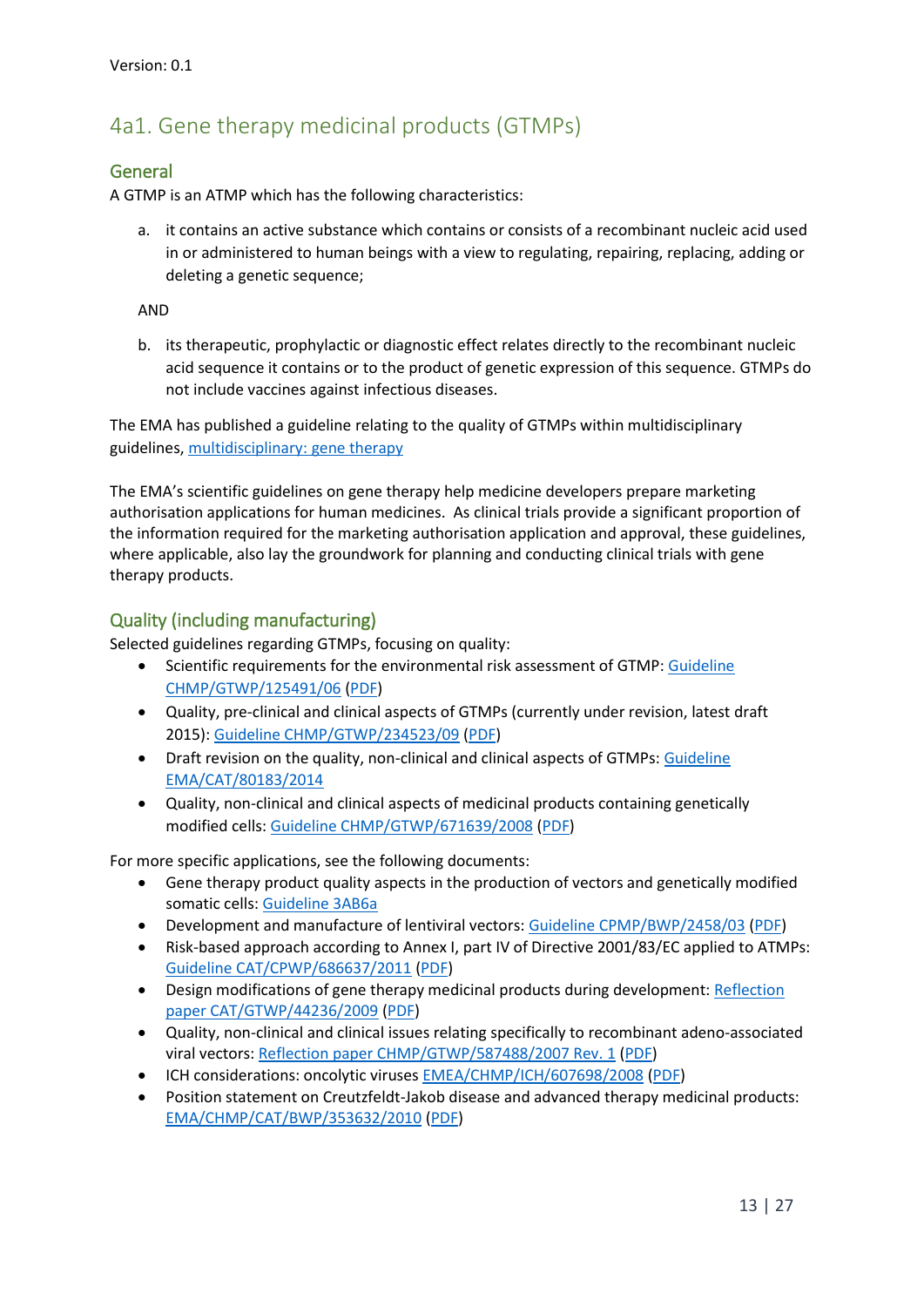### Non-clinical (pre-clinical)

Non-clinical studies are designed to support the use of a specific product to treat a specific clinical indication. The non-clinical studies conducted are an important element of the overall development pathway for an IMP and significant for establishing feasibility and reasonable safety of the IMP´s proposed clinical route of administration. Non-clinical studies always should be performed in a relevant species. In the case of GTMP, this includes both the activity of the vector construct in animals and potential differences thereof to humans as well as potential differences in viral tropism between the species.

GTMPs usually comprise both a delivery system (vector, virus, cell) and a gene product. It is important to investigate both the delivery system and the therapeutic gene product, unless otherwise justified. Data obtained with other 'similar' products might be supportive but are, in general, not sufficient to warrant first clinical use.

Studies should be designed and carried out with the aim of establishing the following:

• Pharmacodynamics

*'Proof of concept' studies should generate non-clinical evidence supporting the potential clinical effect (i.e. potency assay) or at least the related biological effect/molecular mechanism of action [in vivo and/or in vitro studies to be performed – especially when in vivo relevant disease models are not available].*

• Bio-distribution

*Studies should provide data on all organs, whether target or not, as recommended in Annex A to the Note for guidance on repeated dose toxicity [\(CPMP/SWP/1042/99\)](http://www.ema.europa.eu/docs/en_GB/document_library/Scientific_guideline/2010/03/WC500079536.pdf) and include investigations into GTMP persistence, mobilisation and shedding.*

• Dose

*The target dose and escalation scheme should be determined, considering the intended clinical dosing regimen and the toxicological/pharmacokinetic/pharmacodynamic profile of the GTMP.*

• Toxicity

*Toxicity studies should be carried out for the whole GTMP construct (delivery system and gene product) using the same dose, route and method of administration as in the clinical protocol, unless otherwise justified. Target organs should be identified in terms of toxicity, safety, biological activity and mutagenesis.*

[Non-clinical studies required before first clinical use of gene therapy medicinal products](http://www.ema.europa.eu/ema/index.jsp?curl=pages/regulation/general/general_content_001002.jsp&mid=WC0b01ac058002956f)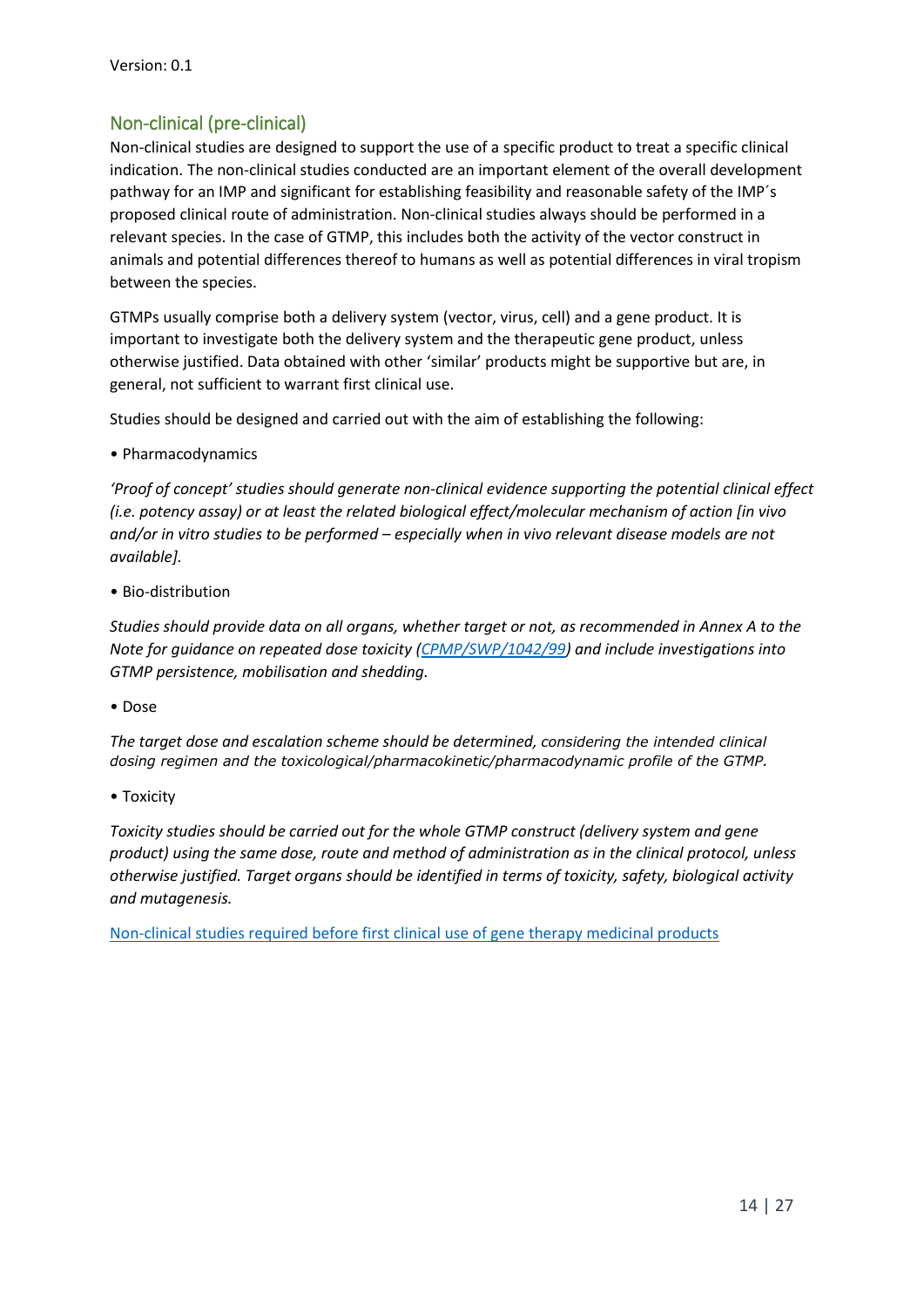### Clinical

#### First-in-human

When the IMP is being tested for the first time in humans, it is useful to read the following guidelines from the EMA:

- [Strategies to identify and mitigate risks for first-in-human and early clinical trials with](http://www.ema.europa.eu/ema/index.jsp?curl=pages/regulation/general/general_content_001001.jsp&mid=WC0b01ac0580029570)  [investigational medicinal products](http://www.ema.europa.eu/ema/index.jsp?curl=pages/regulation/general/general_content_001001.jsp&mid=WC0b01ac0580029570) [\(PDF\)](http://www.ema.europa.eu/docs/en_GB/document_library/Scientific_guideline/2017/07/WC500232186.pdf)
- [Guideline on requirements for first-in-human clinical trials for potential high-risk medicinal](http://www.ema.europa.eu/docs/en_GB/document_library/Scientific_guideline/2009/09/WC500002989.pdf)  [products](http://www.ema.europa.eu/docs/en_GB/document_library/Scientific_guideline/2009/09/WC500002989.pdf)

#### Phase I/II trial objectives

The main purpose of a Phase I/II trial is safety evaluation; this includes assessment of the nature and frequency of potential adverse reactions and an estimation of the relationship to dose, but also other issues, such as feasibility of administration and pharmacological activity.

Since the ATMP candidate may in fact have little or no toxicity, it may not be worthwhile using toxicity as an endpoint. Biological outcomes, such as engraftment, transgene expression, optimal biological dose or immune response to a vaccine are alternatives for primary endpoints. Secondary objectives for efficacy measures, either short-term response or longer-term outcomes, should be included for support in the design of later-phase trials.

#### Feasibility assessments

Feasibility assessments are carried out if specialised devices or novel procedures are required for administration, customised preparation of products, special handling of products (e.g. very short expiration time) or adjunctive therapy. Consideration should be given to designing early-phase trials to identify and characterise any technical or logistical issues in the manufacturing or administration of the product. Such issues may need to be addressed before proceeding with further product development.

#### Dose exploration

When using gene therapies for life-threatening diseases, some toxicities may be expected and acceptable. In these situations, the main objective might be to identify the maximum tolerated dose, i.e. the highest dose that can be given with acceptable toxicity using a dose-escalation protocol.

For some gene therapies, toxicity is not expected to be substantial in the predicted therapeutic range. In this situation, the objective of dose exploration may be to determine the range of biologically active or optimal effective doses.

In some cases, indicators of potential benefit may plateau above a certain dose such that further dose escalation to reach a maximum tolerated dose may be unnecessary.

#### Activity assessments

Potential efficacy could be indicated by any of the following short-term responses and longer-term outcomes:

- gene expression
- cell engraftment
- morphologic alterations
- more common measures such as changes in immune function
- tumour shrinkage
- physiological responses to various assessments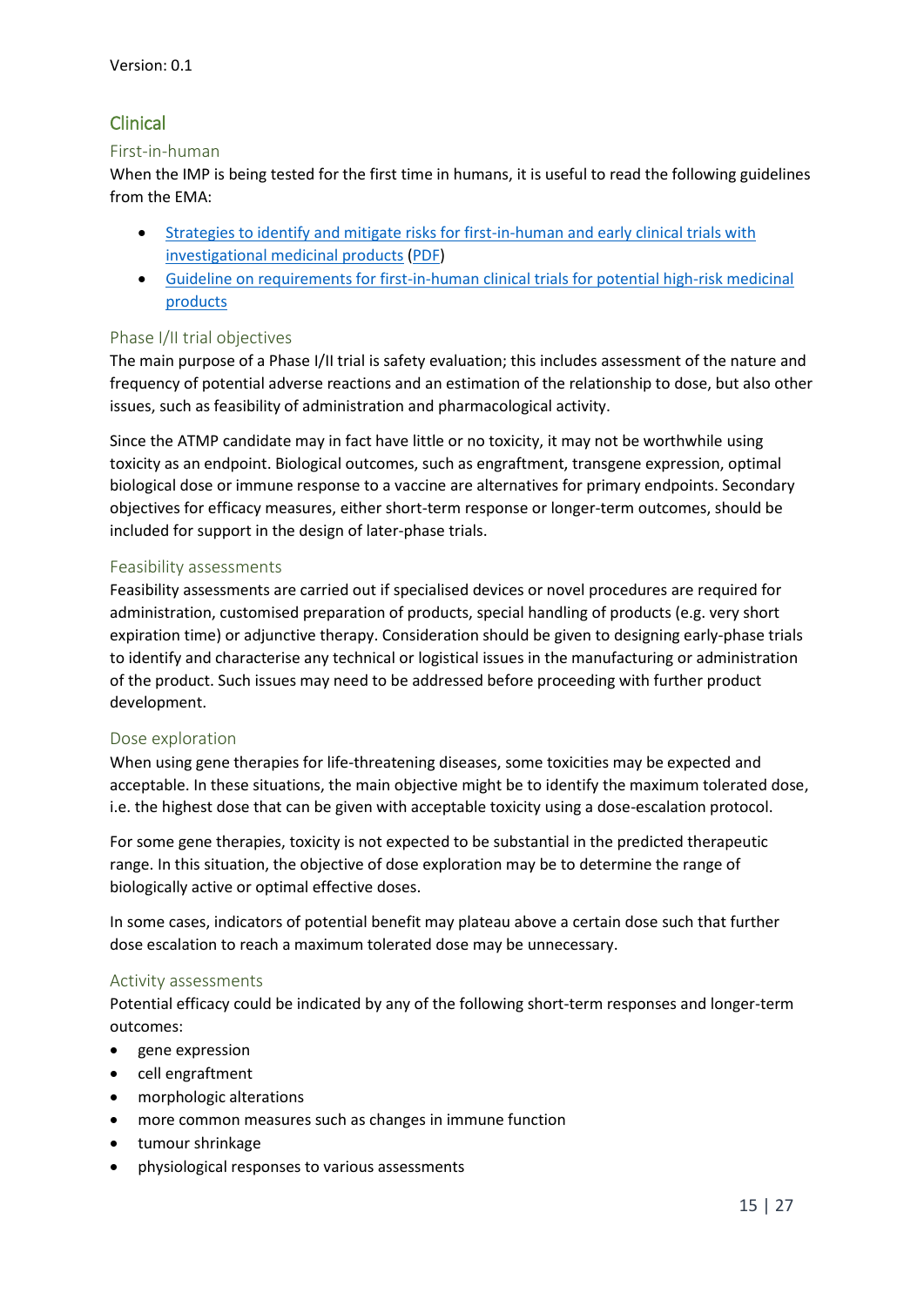#### Phase III trial objectives

Phase III usually is considered to begin with the initiation of studies in which the primary objective is to demonstrate or confirm therapeutic benefit. Studies in Phase III are designed to confirm the preliminary evidence accumulated in Phase II that a drug is safe and effective for use in the intended indication and recipient population. The investigational medical product must be in a final stage. These studies are intended to provide an adequate basis for marketing approval.

#### Important links:

Follow-up of patients administered with gene therapy medicinal products: Guideline [CHMP/GTWP/60436/07](http://www.ema.europa.eu/ema/index.jsp?curl=pages/regulation/general/general_content_001375.jsp&mid=WC0b01ac058002958d) [\(PDF\)](http://www.ema.europa.eu/docs/en_GB/document_library/Scientific_guideline/2009/11/WC500013424.pdf)

Design modifications of gene therapy medicinal products during development: [Reflection paper](http://www.ema.europa.eu/ema/index.jsp?curl=pages/regulation/general/general_content_001371.jsp&mid=WC0b01ac058002958d)  [CAT/GTWP/44236/2009](http://www.ema.europa.eu/ema/index.jsp?curl=pages/regulation/general/general_content_001371.jsp&mid=WC0b01ac058002958d) [\(PDF\)](http://www.ema.europa.eu/docs/en_GB/document_library/Scientific_guideline/2012/02/WC500122743.pdf)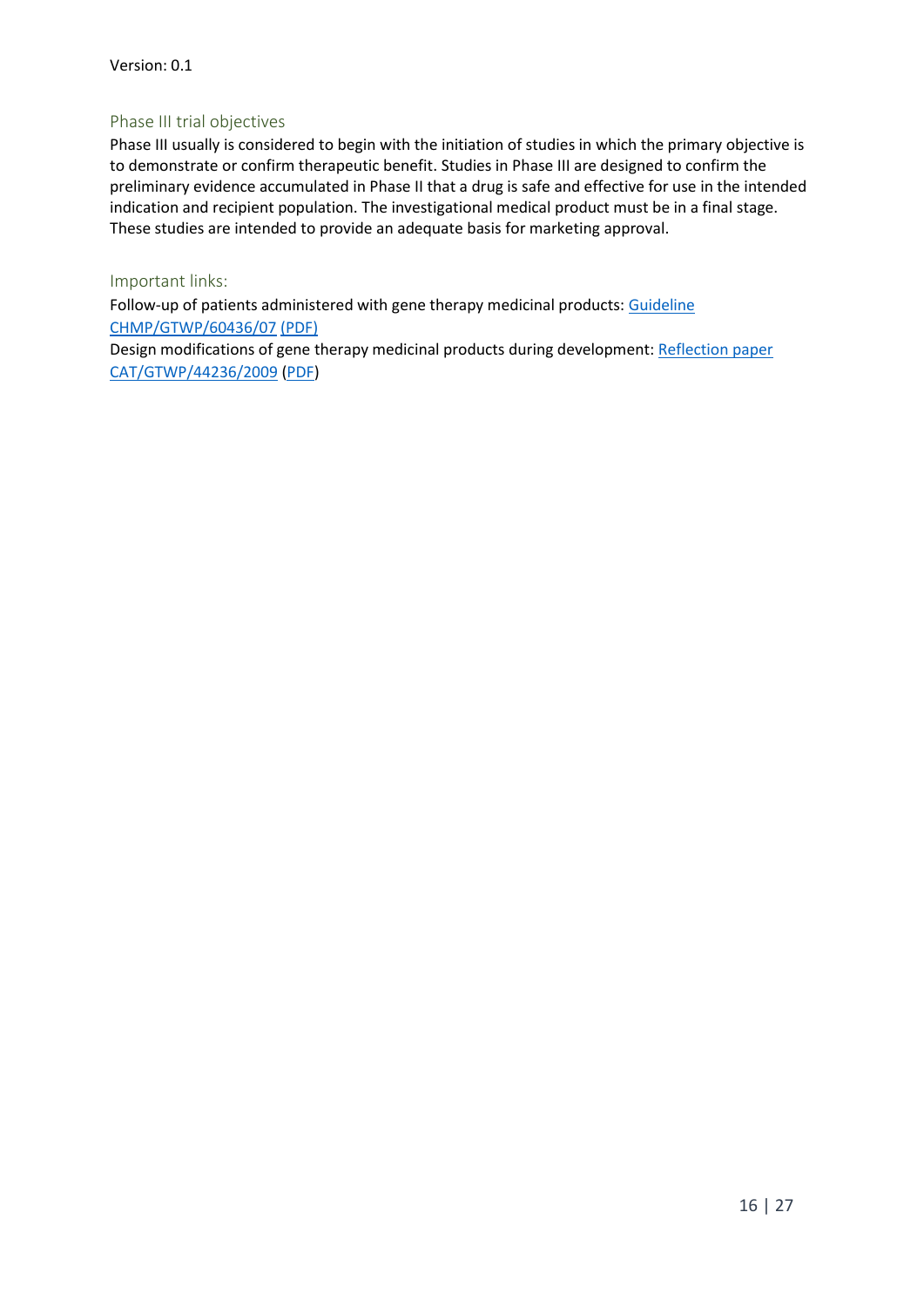# 4a2. Somatic cell therapy medicinal products (sCTMPs)

#### General

sCTMPs contain cells or tissues that have been manipulated to change their biological characteristics or cells or tissues not intended to be used for the same essential functions in the body. They can be used to cure, diagnose or prevent diseases;

An sCTMP has the following characteristics:

a. it contains or consists of cells or tissues that have been subject to substantial manipulation so that biological characteristics, physiological functions or structural properties relevant for the intended clinical use have been altered; or it contains or consists of cells or tissues that are not intended to be used for the same essential function(s) in the recipient as in the donor;

AND

b. it is presented as having properties for, or is used in or administered to, human beings with a view to treating, preventing or diagnosing a disease through the pharmacological, immunological or metabolic action of its cells or tissues.

The EMA's scientific guidelines on cell therapy and tissue engineering help medicine developers prepare marketing authorisation applications for human medicines, where clinical trial documentation plays a crucial role. [Multidisciplinary: cell therapy and tissue engineering](http://www.ema.europa.eu/ema/index.jsp?curl=pages/regulation/general/general_content_000405.jsp&mid=WC0b01ac058002958a)

### Quality (including manufacturing)

Selected guidelines regarding sCTMPs, focusing on quality:

- Human cell-based medicinal products: [Guideline CHMP/410869/06](http://www.ema.europa.eu/ema/index.jsp?curl=pages/regulation/general/general_content_000872.jsp&mid=WC0b01ac058002958a) [\(PDF\)](http://www.ema.europa.eu/docs/en_GB/document_library/Scientific_guideline/2009/09/WC500003894.pdf)
- On potency testing of cell-based immunotherapy medicinal products for the treatment of cancer: [Guideline EMA/CHMP/BWP/271475/2006 rev. 1](http://www.ema.europa.eu/ema/index.jsp?curl=pages/regulation/general/general_content_000868.jsp&mid=WC0b01ac058002956b) [\(PDF\)](http://www.ema.europa.eu/docs/en_GB/document_library/Scientific_guideline/2016/08/WC500211641.pdf)
- Risk-based approach according to Annex I, part IV of Directive 2001/83/EC applied to ATMPs: [Guideline CAT/CPWP/686637/2011](http://www.ema.europa.eu/ema/index.jsp?curl=pages/regulation/general/general_content_001347.jsp&mid=WC0b01ac058002958a) [\(PDF\)](http://www.ema.europa.eu/docs/en_GB/document_library/Scientific_guideline/2013/03/WC500139748.pdf)
- Creutzfeldt-Jakob disease and advanced therapy medicinal products: [Position statement](http://www.ema.europa.eu/ema/index.jsp?curl=pages/regulation/general/general_content_000949.jsp&mid=WC0b01ac058002956c)  [EMA/CHMP/CAT/BWP/353632/2010](http://www.ema.europa.eu/ema/index.jsp?curl=pages/regulation/general/general_content_000949.jsp&mid=WC0b01ac058002956c) [\(PDF\)](http://www.ema.europa.eu/docs/en_GB/document_library/Position_statement/2011/06/WC500108069.pdf)

For more specific applications, see the following documents:

- Xenogeneic cell-based medicinal products[: Guideline CHMP/CPWP/83508/09](http://www.ema.europa.eu/ema/index.jsp?curl=pages/regulation/general/general_content_000874.jsp&mid=WC0b01ac058002956b) [\(PDF\)](http://www.ema.europa.eu/docs/en_GB/document_library/Scientific_guideline/2009/12/WC500016936.pdf)
- In-vitro cultured chondrocyte containing products for cartilage repair of the knee: Reflection [paper CAT/CPWP/568181/2009](http://www.ema.europa.eu/ema/index.jsp?curl=pages/regulation/general/general_content_001349.jsp&mid=WC0b01ac058002958a) [\(PDF\)](http://www.ema.europa.eu/docs/en_GB/document_library/Scientific_guideline/2010/05/WC500090887.pdf)
- Stem cell-based medicinal products: [Reflection paper EMA/CAT/571134/2009](http://www.ema.europa.eu/ema/index.jsp?curl=pages/regulation/general/general_content_001348.jsp&mid=WC0b01ac058002958a) [\(PDF\)](http://www.ema.europa.eu/docs/en_GB/document_library/Scientific_guideline/2011/02/WC500101692.pdf)

#### Non-clinical (pre-clinical)

Non-clinical studies are designed to support the use of a specific product to treat a specific clinical indication. The non-clinical studies conducted are an important element of the overall development pathway for an IMP and significant for establishing feasibility and reasonable safety of the IMP's proposed clinical route of administration. The overall objectives for a sufficient non-clinical programme for an sCTMP may include:

- Establishing biological plausibility
- Identifying biologically active dose levels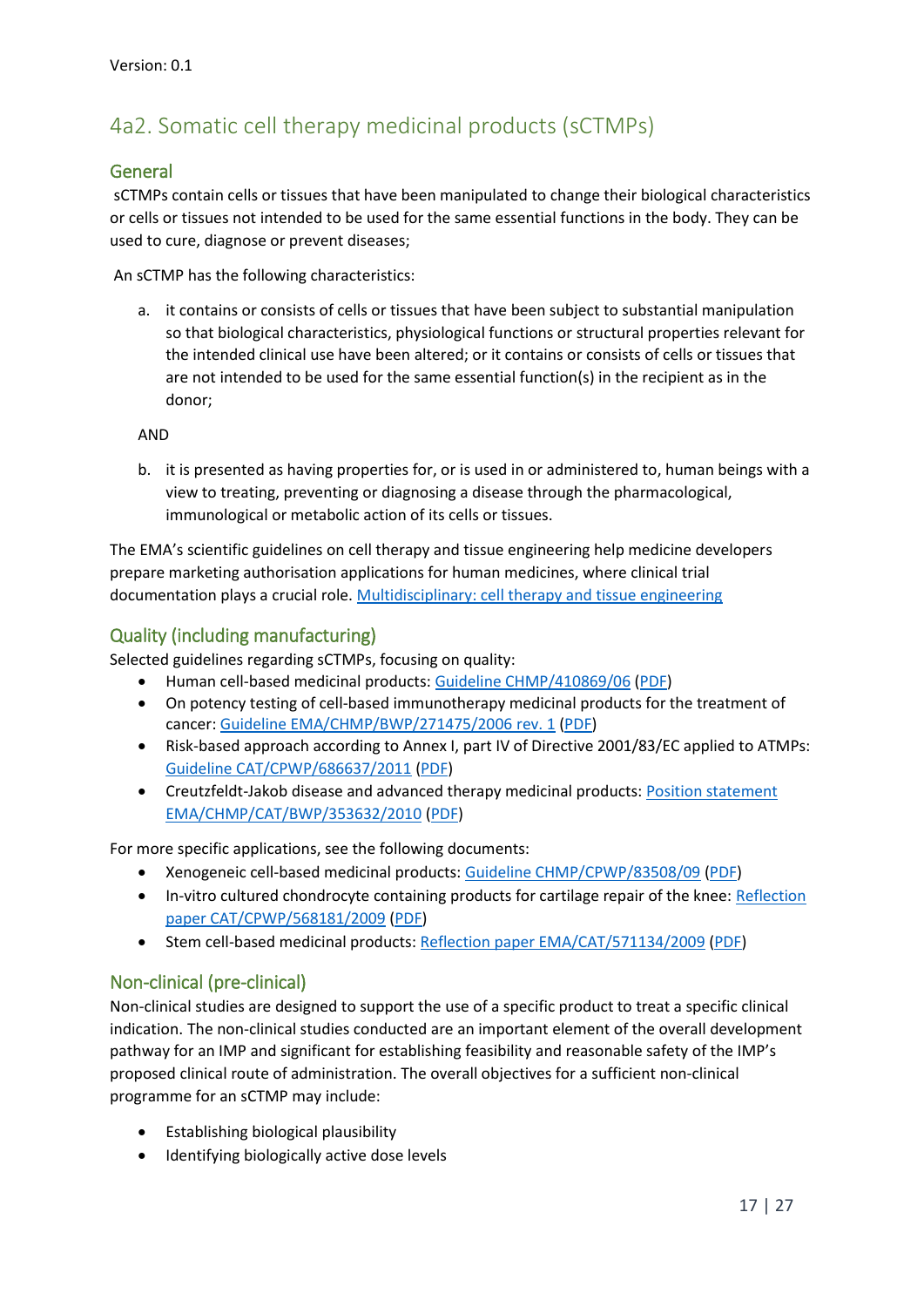- Selecting the potential starting dose level, dose-escalation schedule and dosing regimen for clinical trials
- Establishing feasibility and reasonable safety of the investigational product's proposed clinical route of administration
- Supporting patient eligibility criteria
- Identifying physiological parameters which can guide clinical monitoring
- Identifying potential public health risks (e.g. to the general public, caregivers, family members, close contacts (for example co-workers) and intimate contacts)

The resulting data from pre-clinical studies should address these objectives in order to guide the design of early-phase clinical trials, as well as to establish a platform for the conduct of future preclinical studies that may be needed to support later phases of product development.

Non-clinical studies using cell-based medicinal products should be performed in relevant species. Considering the nature of these products this is specifically challenging. It is always recommended to seek the advice of the relevant authorities when selecting the species for non-clinical studies, especially pivotal safety studies. Homologous products could be used, however in such cases bridging data to the human product is of the utmost importance.

ATMPs and cell-based ATMPs in particular present additional challenges that should be addressed, such as:

- $-$  Cell survival status following delivery
- Cell migration or trafficking to non-target sites
- Cell differentiation into undesired cell types
- Development of an immune response to the cells
- Uncontrolled proliferation or tumorigenicity

The EMA has a set of scientific guidelines on the non-clinical testing of a medicinal product; these guidelines are provided for:

- [Environmental risk assessment](http://www.ema.europa.eu/ema/index.jsp?curl=pages/regulation/general/general_content_001602.jsp&mid=WC0b01ac0580a4aa6a)
- [Non-clinical development](http://www.ema.europa.eu/ema/index.jsp?curl=pages/regulation/general/general_content_000400.jsp&mid=WC0b01ac0580029570)
- [Pharmacology and safety pharmacology](http://www.ema.europa.eu/ema/index.jsp?curl=pages/regulation/general/general_content_000395.jsp&mid=WC0b01ac058002956d)
- [Toxicology](http://www.ema.europa.eu/ema/index.jsp?curl=pages/regulation/general/general_content_000397.jsp&mid=WC0b01ac058002956f)

ATMPs differ from traditional medicinal products and some aspects of the guidelines may not be applicable. However, in such cases a rationale and risk assessment for not following the guidelines shall be available.

#### Important link:

Setting standards of quality and safety for the collection, testing, processing, storage and distribution of human blood and blood components and amending Directive 2001/83/EC[, Directive](http://eur-lex.europa.eu/legal-content/EN/TXT/PDF/?uri=CELEX:32002L0098&rid=1) [2002/98/EC](http://eur-lex.europa.eu/legal-content/EN/TXT/PDF/?uri=CELEX:32002L0098&rid=1)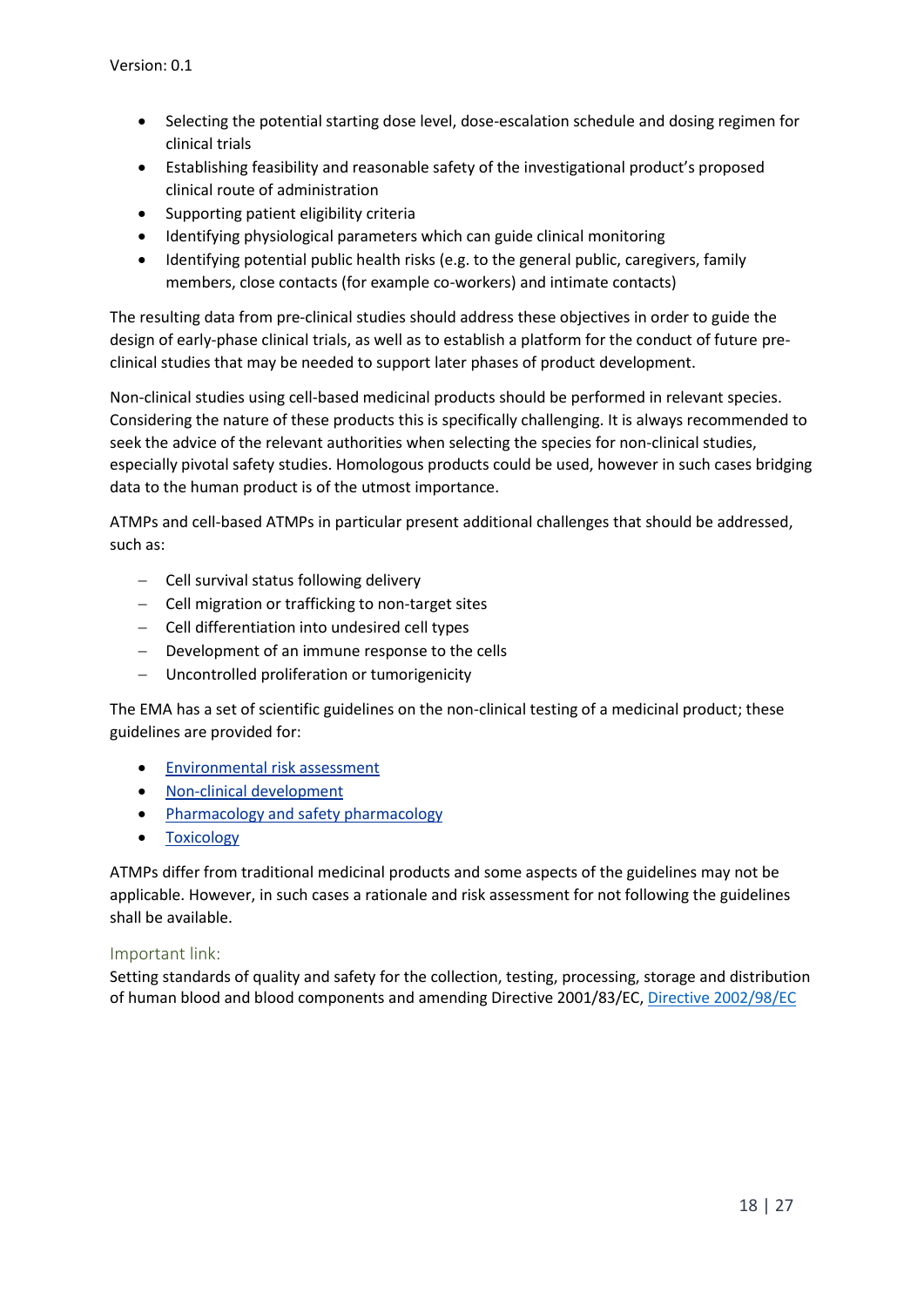### Clinical

#### First-in-human

When the IMP is being tested for the first time in humans, it is useful to read the following guidelines from the EMA:

- [Strategies to identify and mitigate risks for first-in-human and early clinical trials with](http://www.ema.europa.eu/ema/index.jsp?curl=pages/regulation/general/general_content_001001.jsp&mid=WC0b01ac0580029570)  [investigational medicinal products](http://www.ema.europa.eu/ema/index.jsp?curl=pages/regulation/general/general_content_001001.jsp&mid=WC0b01ac0580029570) [\(PDF\)](http://www.ema.europa.eu/docs/en_GB/document_library/Scientific_guideline/2017/07/WC500232186.pdf)
- Guideline on requirements for first-in-human [clinical trials for potential high-risk medicinal](http://www.ema.europa.eu/docs/en_GB/document_library/Scientific_guideline/2009/09/WC500002989.pdf)  [products](http://www.ema.europa.eu/docs/en_GB/document_library/Scientific_guideline/2009/09/WC500002989.pdf)

#### Phase I/II trial objectives

The main purpose of a Phase I/II trial is safety evaluation; this includes assessment of the nature and frequency of potential adverse reactions and an estimation of the relationship to dose, but also other issues, such as feasibility of administration and pharmacological activity.

Since the sCTMP candidate may in fact have little or no toxicity, it may not be worthwhile using toxicity as an endpoint. Biological outcomes, such as engraftment, gene expression, optimal biological dose or immune response to a vaccine are alternatives for primary endpoints. Secondary objectives for efficacy measures, either short-term response or longer-term outcomes, should be included for support in the design of later-phase trials.

#### Feasibility assessments

Feasibility assessments are carried out if specialised devices or novel procedures are required for administration, customised preparation of products, special handling of products (e.g. very short expiration time) or adjunctive therapy. Consideration should be given to designing early-phase trials to identify and characterise any technical or logistical issues in the manufacturing or administration of the product. Such issues may need to be addressed before proceeding with further product development.

#### Dose exploration

When using cell therapies for life-threatening diseases, some toxicities may be expected and acceptable. In these situations, the main objective might be to identify the maximum tolerated dose (MTD), i.e. the highest dose that can be given with acceptable toxicity using a dose-escalation protocol.

For some cell therapies, toxicity is not expected to be substantial in the predicted therapeutic range. In this situation, the objective of dose exploration may be to determine the range of biologically active or optimal effective doses.

In some cases, indicators of potential benefit may plateau above a certain dose such that further dose escalation to reach a maximum tolerated dose may be unnecessary.

#### Activity assessments

Potential efficacy could be indicated by any of the following short-term responses and longer-term outcomes:

- cell engraftment
- morphologic alterations
- more common measures such as changes in immune function
- tumour shrinkage
- physiological responses to various assessments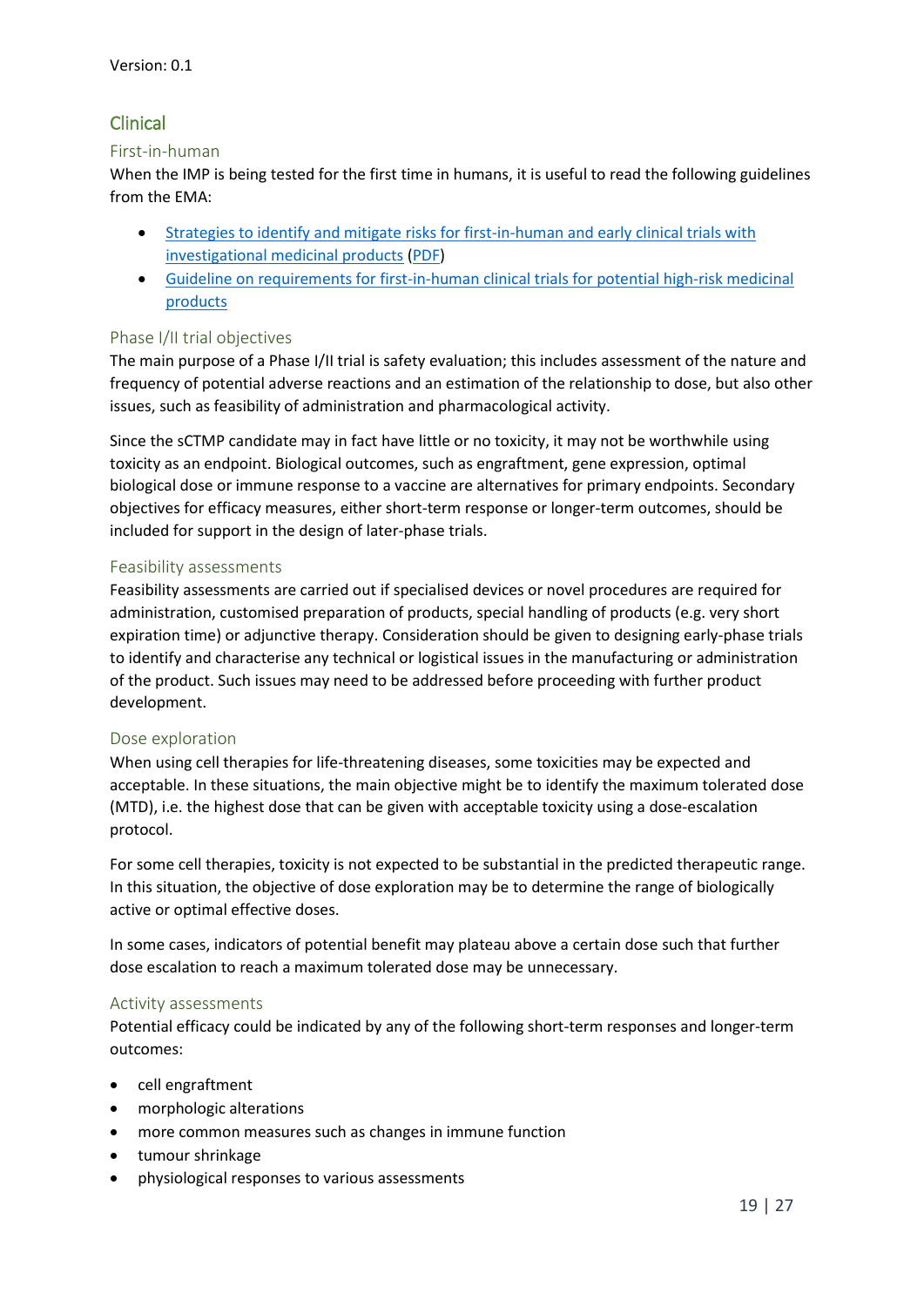#### Phase III trial objectives

Phase III usually is considered to begin with the initiation of studies in which the primary objective is to demonstrate or confirm therapeutic benefit. Studies in Phase III are designed to confirm the preliminary evidence accumulated in Phase II that a drug is safe and effective for use in the intended indication and recipient population.

These studies are intended to provide an adequate basis for marketing approval.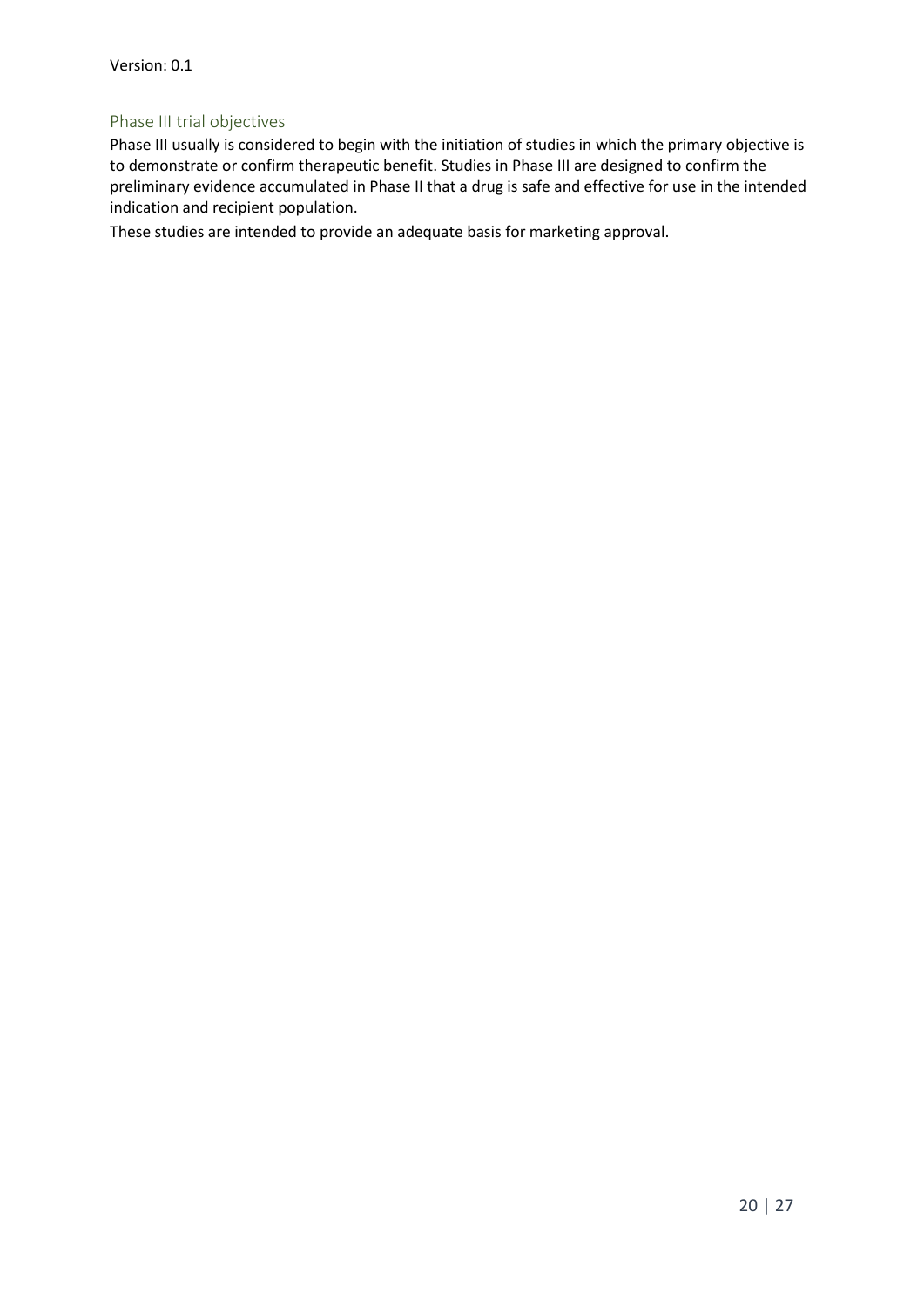# 4a3. Tissue engineered products (TEPs)

#### General

TEPs contain cells or tissues that have been modified so they can be used to repair, regenerate or replace human tissue.

A TEP has the following characteristics:

a. it contains or consists of cells or tissues that have been subject to substantial manipulation so that biological characteristics, physiological functions or structural properties relevant for the intended clinical use have been altered; or it contains or consists of cells or tissues that are not intended to be used for the same essential function(s) in the recipient as in the donor

AND

b. it is presented as having properties for, or is used in or administered to, human beings with a view to regenerating, repairing or replacing a human tissue

#### Quality (including manufacturing)

Selected guidelines regarding TEPs, focusing on quality:

- Human cell-based medicinal products: [Guideline EMEA/CHMP/410869/2006](http://www.ema.europa.eu/docs/en_GB/document_library/Scientific_guideline/2009/09/WC500003894.pdf)
- Certain technical requirements for the coding of human tissues and cells: [Directive](http://eur-lex.europa.eu/legal-content/EN/TXT/PDF/?uri=CELEX:32015L0565&from=EN) 2015/565 [EC](http://eur-lex.europa.eu/legal-content/EN/TXT/PDF/?uri=CELEX:32015L0565&from=EN)

#### Non-clinical (pre-clinical)

Non-clinical studies are designed to support the use of a specific product to treat a specific clinical indication. The non-clinical studies conducted are an important element of the overall development pathway for an investigational product. They facilitate the establishment of feasibility and reasonable safety (case-by-case according to risk assessment) of the investigational product's proposed clinical route of administration. The overall objectives for a sufficient pre-clinical programme for a TEP may include:

- Establishing biological plausibility
- Identifying biologically active dose levels
- Selecting the potential starting dose level, dose-escalation schedule and dosing regimen for clinical trials
- Establishing feasibility and reasonable safety of the investigational product's proposed clinical route of administration (ROA)
- Supporting patient eligibility criteria
- Identifying physiological parameters which can guide clinical monitoring
- Identifying potential public health risks (e.g. to the general public, caregivers, family members, close contacts (for example co-workers) and intimate contacts)

The resulting data from pre-clinical studies should address these objectives in order to guide the design of early-phase clinical trials, as well as to establish a platform for the conduct of future preclinical studies that may be needed to support later phases of product development.

Non-clinical studies should be performed in relevant species. Considering the nature of these products this is specifically challenging. It is always recommended to seek the advice of the relevant authorities when selecting the species for non-clinical studies, especially pivotal safety studies.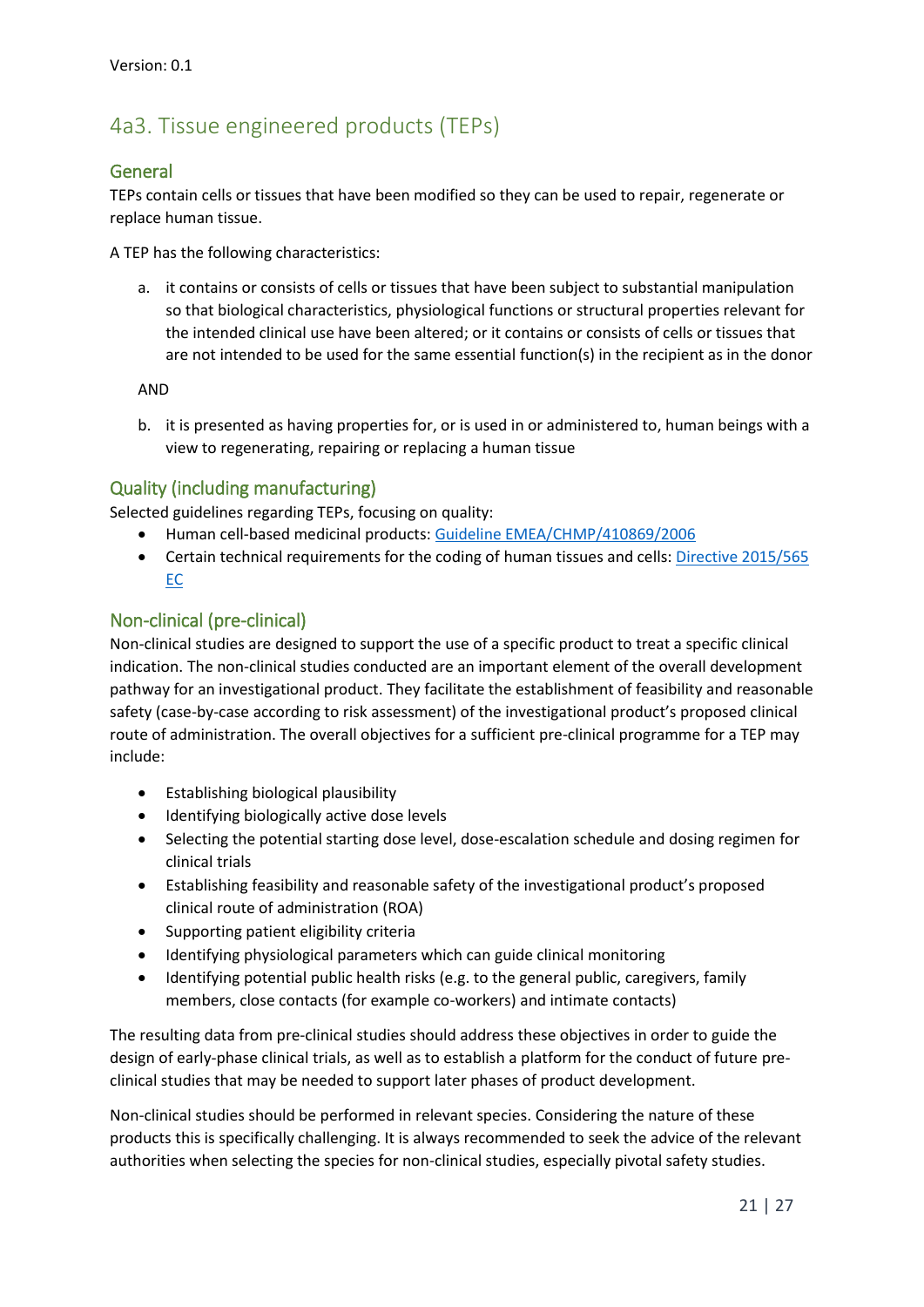Homologous products could be used, however in such cases bridging data to the human product is of the utmost importance.

ATMPs and cell-based ATMPs in particular present additional challenges that should be addressed, such as:

- Cell survival status following delivery
- Cell migration or trafficking to non-target sites
- Cell differentiation into undesired cell types
- Development of an immune response to the cells
- Uncontrolled proliferation or tumorigenicity

The EMA has a set of scientific guidelines on the non-clinical testing of a medicinal product; these guidelines are provided for:

ATMPs differ from traditional medicinal products and some aspects of the guidelines may not be applicable. However, in such cases a rationale and risk assessment for not following the guidelines shall be available.

- [Environmental risk assessment](http://www.ema.europa.eu/ema/index.jsp?curl=pages/regulation/general/general_content_001602.jsp&mid=WC0b01ac0580a4aa6a)
- [Non-clinical development](http://www.ema.europa.eu/ema/index.jsp?curl=pages/regulation/general/general_content_000400.jsp&mid=WC0b01ac0580029570)
- [Pharmacology and safety pharmacology](http://www.ema.europa.eu/ema/index.jsp?curl=pages/regulation/general/general_content_000395.jsp&mid=WC0b01ac058002956d)
- **•** [Toxicology](http://www.ema.europa.eu/ema/index.jsp?curl=pages/regulation/general/general_content_000397.jsp&mid=WC0b01ac058002956f)

### Clinical

#### First-in-human

When the IMP is being tested for the first time in humans, it is useful to read the following guidelines from the EMA:

- [Strategies to identify and mitigate risks for first-in-human and early clinical trials with](http://www.ema.europa.eu/ema/index.jsp?curl=pages/regulation/general/general_content_001001.jsp&mid=WC0b01ac0580029570)  [investigational medicinal products](http://www.ema.europa.eu/ema/index.jsp?curl=pages/regulation/general/general_content_001001.jsp&mid=WC0b01ac0580029570) [\(PDF\)](http://www.ema.europa.eu/docs/en_GB/document_library/Scientific_guideline/2017/07/WC500232186.pdf)
- Guideline on requirements for first-in-human [clinical trials for potential high-risk medicinal](http://www.ema.europa.eu/docs/en_GB/document_library/Scientific_guideline/2009/09/WC500002989.pdf)  [products](http://www.ema.europa.eu/docs/en_GB/document_library/Scientific_guideline/2009/09/WC500002989.pdf)

#### Phase I/II trial objectives

The main purpose of a Phase I/II trial is safety evaluation; this includes assessment of the nature and frequency of potential adverse reactions and an estimation of the relationship to dose (if applicable), but also other issues, such as feasibility of administration and pharmacological activity. Since the TEP candidate may in fact have little or no toxicity, other endpoints such as time to relapse, rejection and infections may be more useful. Clinical efficacy endpoints, as defined in specific guidance for the studied indication or disease, form the basis for the clinical evaluation of TEPs. Additional cell- and tissue-specific endpoints may be required such as biochemical, morphological, structural and functional parameters, which are relevant for the targeted therapeutic claim. These endpoints can be used as co-primary or secondary variables and are expected to support the clinical primary efficacy variable. Examples of endpoints should be related to conditions treated.

The tissue functionality and structural aspects of the regenerated, repaired and/or replaced tissue as well as its persistence in the human body are specific attributes of TEPs that should be considered when choosing the clinical endpoints.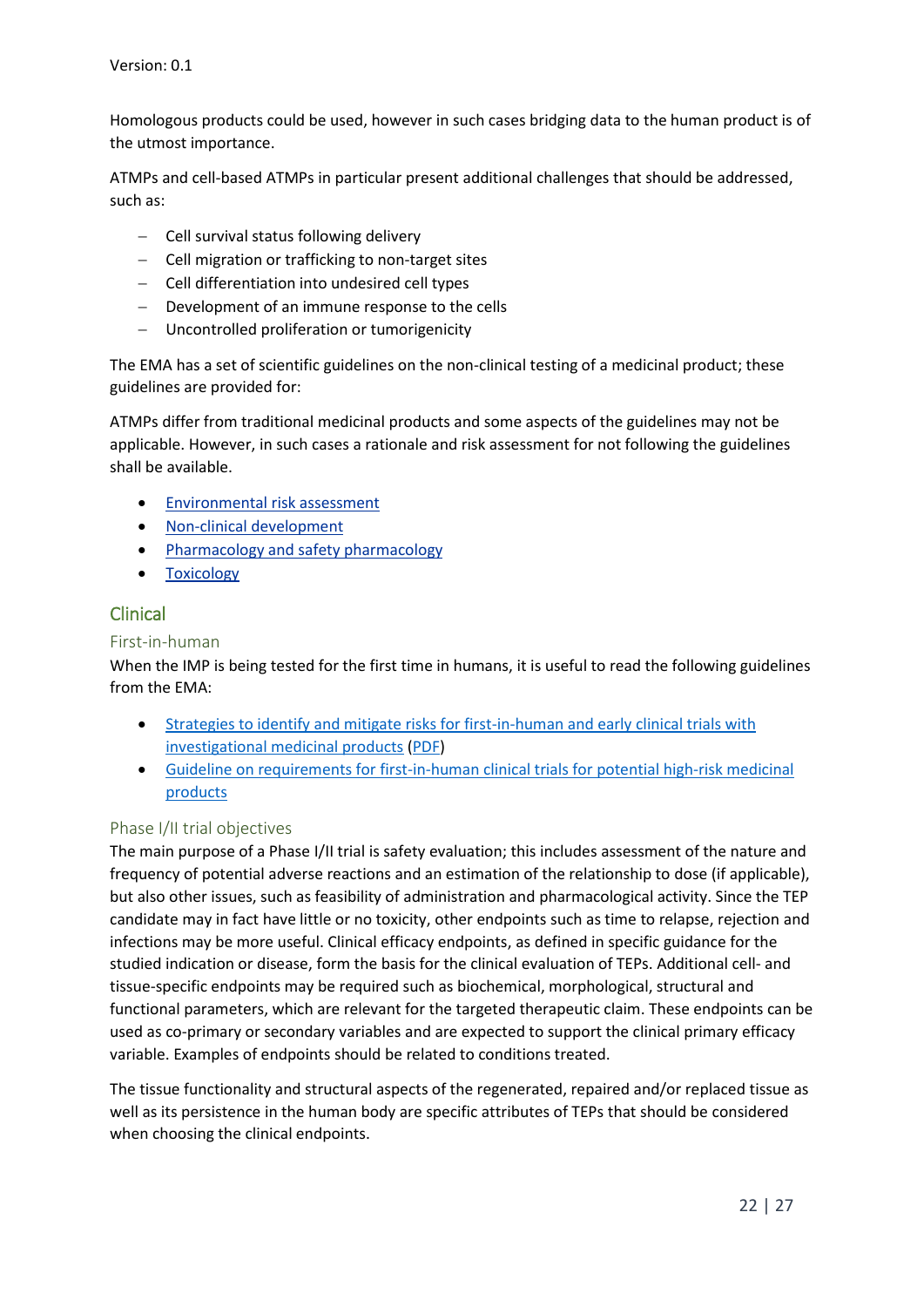#### Feasibility assessments

Feasibility assessments are carried out if specialised devices or novel procedures are required for administration, customised preparation of products, special handling of products (e.g. very short expiration time) or adjunctive therapy. Consideration should be given to designing early-phase trials to identify and characterise any technical or logistical issues in the manufacturing or administration of the product. Such issues may need to be addressed before proceeding with further product development.

#### Dose exploration

To the extent possible, the dose selection (i.e. cell density or concentration of main constituents) should be based on findings from quality and non-clinical product development. Dose finding studies in the clinical setting should be conducted where feasible. However, the risks relating to high or suboptimal cell numbers should be considered and addressed. Limitations of the available amount of cells/tissue in the TEP (e.g. due to autologous donation, manufacturing procedure) may lead to the use of variable doses on comparable sizes of defects. In these cases, the variable dosing should be justified and the correlation of the dose with the clinical efficacy should be carefully recorded and reported.

#### Phase III trial objectives

Phase III usually is considered to begin with the initiation of studies in which the primary objective is to demonstrate or confirm therapeutic benefit. Studies in Phase III are designed to confirm the preliminary evidence accumulated in Phase II that a drug is safe and effective for use in the intended indication and recipient population. The investigational medical product must be in a final stage. These studies are intended to provide an adequate basis for marketing approval.

#### Important link:

Clinical aspects relating to tissue engineered products[: Reflection paper EMA/CAT/573420/2009](http://www.ema.europa.eu/ema/index.jsp?curl=pages/regulation/general/general_content_001345.jsp&mid=WC0b01ac058002958a) [\(PDF\)](http://www.ema.europa.eu/docs/en_GB/document_library/Scientific_guideline/2014/12/WC500178891.pdf)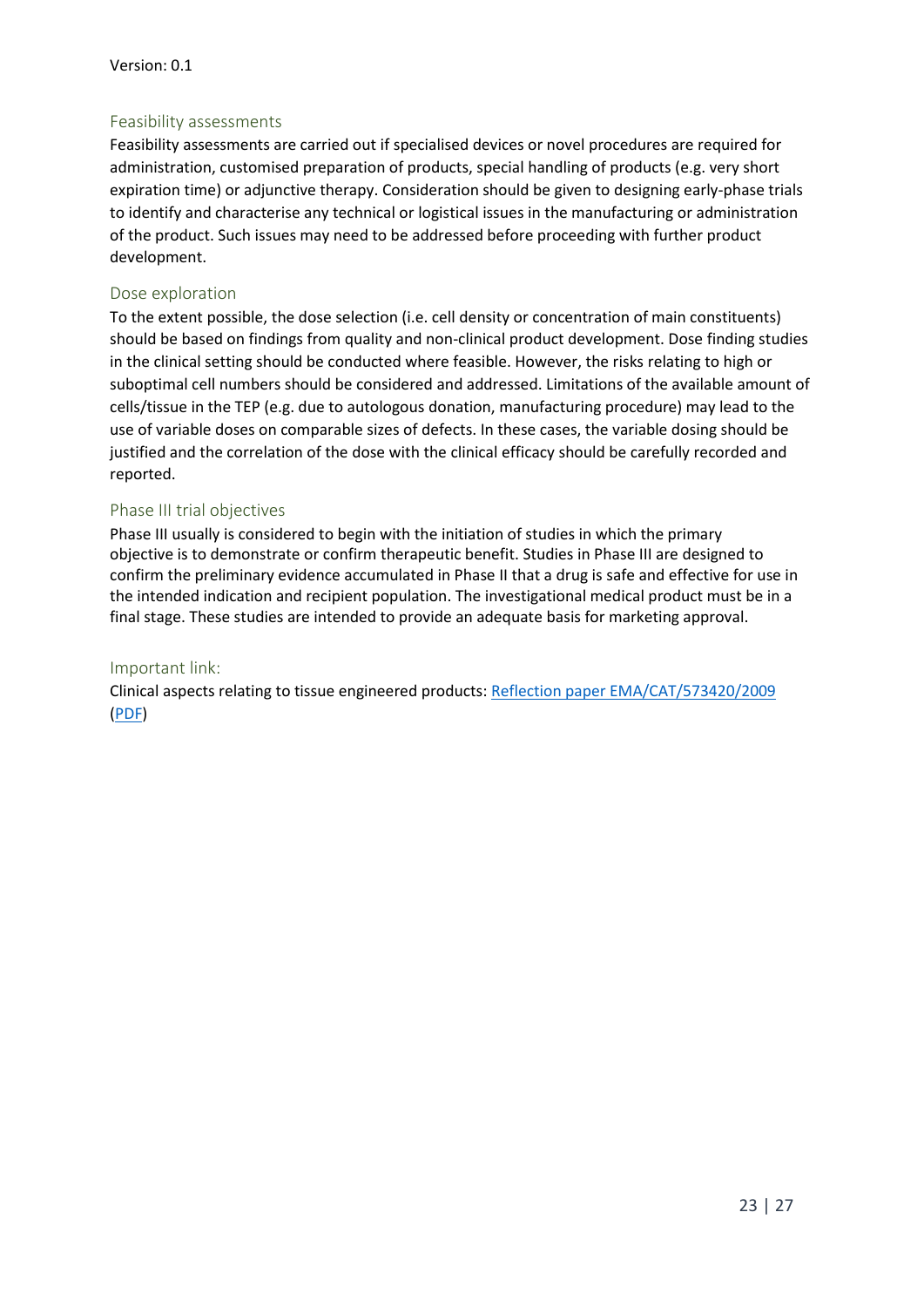# 4a4. Combined ATMPs

#### General

Combined ATMPs contain one or more medical devices as an integral part of the medicine. An example of this is cells embedded in a biodegradable matrix or scaffold.

A combined ATMP must fulfil either (a and b) or (a and c):

- a) it must incorporate, as an integral part of the product, one or more medical devices within the meaning of Article 1(2)(a) o[f Directive 93/42/EEC](http://eur-lex.europa.eu/legal-content/EN/TXT/PDF/?uri=CELEX:31993L0042&from=EN) or one or more active implantable medical devices within the meaning of Article 1(2)(c) of [Directive 90/385/EEC](http://eur-lex.europa.eu/legal-content/EN/TXT/PDF/?uri=CELEX:31990L0385&from=EN)
- b) its cellular or tissue part must contain viable cells or tissues
- c) its cellular or tissue part containing non-viable cells or tissues must be liable to act upon the human body with action that can be considered as primary to that of the devices referred to

#### Quality (including manufacturing)

For combined ATMPs, it is important to include the device in the validation process:

- Validation of the cell culture process with respect to the integrity of cells/scaffold
- **Effect of the device on cell growth and activity**
- **Effect of cells on device function and integrity**
- Characterisation and testing of the cell-device combination
- Impurities and degradation products from device component
- CE mark of device component, if possible

Selected documents and guidelines regarding combined ATMPs, focusing on quality:

- ISO 13485; a standard for quality management systems for medical devices (available for purchase sis.se)
- Environmental risk assessment of medicinal products for human use: [Guideline](http://www.ema.europa.eu/ema/index.jsp?curl=pages/regulation/general/general_content_001004.jsp&mid=WC0b01ac0580a4aa6a)  [CPMP/SWP/4447/00](http://www.ema.europa.eu/ema/index.jsp?curl=pages/regulation/general/general_content_001004.jsp&mid=WC0b01ac0580a4aa6a) [\(PDF\)](http://www.ema.europa.eu/docs/en_GB/document_library/Scientific_guideline/2009/10/WC500003978.pdf)
- Community code relating to medicinal products for human use: [Directive](http://eur-lex.europa.eu/legal-content/EN/TXT/PDF/?uri=CELEX:32001L0083&rid=1) [2001/83/EC](http://eur-lex.europa.eu/legal-content/EN/TXT/PDF/?uri=CELEX:32001L0083&rid=1)
- Supplementary protection certificate for medicinal products: [Regulation](http://eur-lex.europa.eu/legal-content/EN/TXT/PDF/?uri=CELEX:32009R0469&rid=1) [469/2009 EC](http://eur-lex.europa.eu/legal-content/EN/TXT/PDF/?uri=CELEX:32009R0469&rid=1)
- The medical device/devices which is/are part of the product shall meet the essential requirements laid down in Annex 1 to [Directive 93/42/EEC](http://eur-lex.europa.eu/legal-content/EN/TXT/PDF/?uri=CELEX:01993L0042-20071011&from=EN) (for medical devices: [Harmonised](https://ec.europa.eu/growth/single-market/european-standards/harmonised-standards/medical-devices_en)  [standards for medical devices\)](https://ec.europa.eu/growth/single-market/european-standards/harmonised-standards/medical-devices_en) or Annex 1 to [Directive 90/385/EEC](http://eur-lex.europa.eu/legal-content/EN/TXT/PDF/?uri=CELEX:31990L0385&from=EN) (for active implantable medical devices: [Harmonised standards for active implantable medical devices\)](https://ec.europa.eu/growth/single-market/european-standards/harmonised-standards/implantable-medical-devices_en).
- Commission Regulation No 722/2012 concerning particular requirements as regards the requirements laid down in Directives 90/385/EEC and 93/42/EEC with respect to active implantable medical devices and medical devices manufactured utilising tissues of animal origin: [Requirements for the medical device](http://eur-lex.europa.eu/legal-content/EN/TXT/PDF/?uri=CELEX:32012R0722&from=EN) if utilising tissues of animal origin

#### Non-clinical (pre-clinical)

Non-clinical studies are designed to support the use of a specific product to treat a specific clinical indication. The non-clinical studies conducted are an important element of the overall development pathway for an investigational product. They facilitate the establishment of feasibility and reasonable safety (case-by-case according to risk assessment) of the investigational product's proposed clinical route of administration. The overall objectives for a sufficient pre-clinical programme for a combined ATMP may include: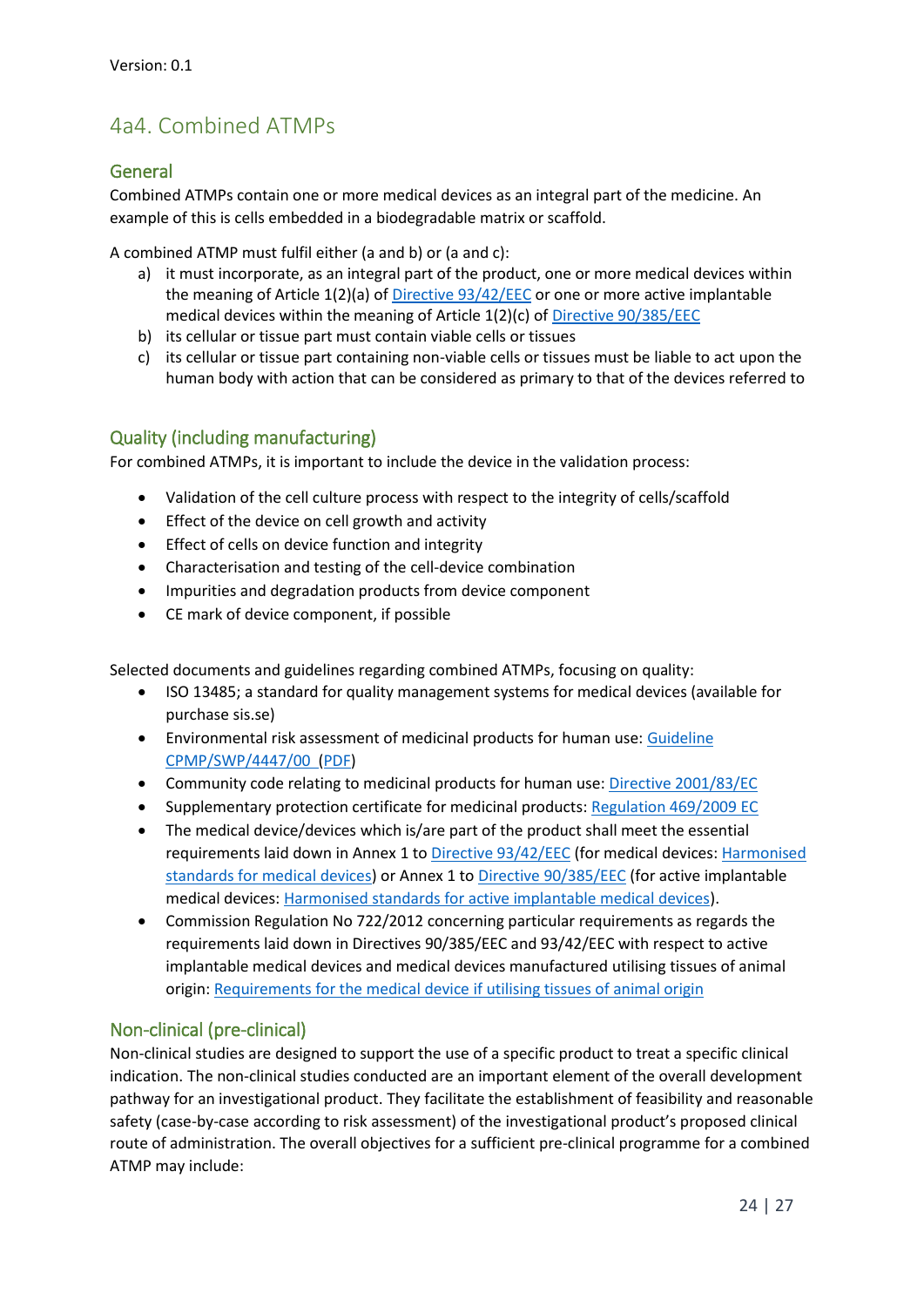- Establishing biological plausibility
- Identifying biologically active dose levels
- Selecting the potential starting dose level, dose-escalation schedule and dosing regimen for clinical trials
- Establishing feasibility and reasonable safety of the investigational product and its proposed clinical route of administration (ROA)
- Supporting patient eligibility criteria
- Identifying physiological parameters which can guide clinical monitoring
- Identifying potential public health risks (e.g. to the general public, caregivers, family members, close contacts (for example co-workers) and intimate contacts)

The resulting data from pre-clinical studies should address these objectives in order to guide the design of early-phase clinical trials, as well as to establish a platform for the conduct of future preclinical studies that may be needed to support later phases of product development.

Non-clinical studies should be performed in relevant species. Considering the nature of these products this is specifically challenging. It is always recommended to seek the advice of the relevant authorities when selecting the species for non-clinical studies, especially pivotal safety studies. Homologous products could be used, however in such cases bridging data to the human product is of the utmost importance.

ATMPs and cell-based ATMPs in particular present additional challenges that should be addressed, such as:

- Cell survival status following delivery
- Cell migration or trafficking to non-target sites
- Cell differentiation into undesired cell types
- Development of an immune response to the cells
- Uncontrolled proliferation or tumorigenicity

Combined ATMPs usually comprise both a delivery system and an ATMP. It is important to investigate both the delivery system and the ATMP, unless otherwise justified.

The EMA has a set of scientific guidelines on the non-clinical testing of a medicinal product; these guidelines are provided for:

- [Environmental risk assessment](http://www.ema.europa.eu/ema/index.jsp?curl=pages/regulation/general/general_content_001602.jsp&mid=WC0b01ac0580a4aa6a)
- [Non-clinical development](http://www.ema.europa.eu/ema/index.jsp?curl=pages/regulation/general/general_content_000400.jsp&mid=WC0b01ac0580029570)
- [Pharmacology and safety pharmacology](http://www.ema.europa.eu/ema/index.jsp?curl=pages/regulation/general/general_content_000395.jsp&mid=WC0b01ac058002956d)
- [Toxicology](http://www.ema.europa.eu/ema/index.jsp?curl=pages/regulation/general/general_content_000397.jsp&mid=WC0b01ac058002956f)

ATMPs differ from traditional medicinal products and some aspects of the guidelines may not be applicable. However, in such cases a rationale and risk assessment for not following the guidelines shall be available.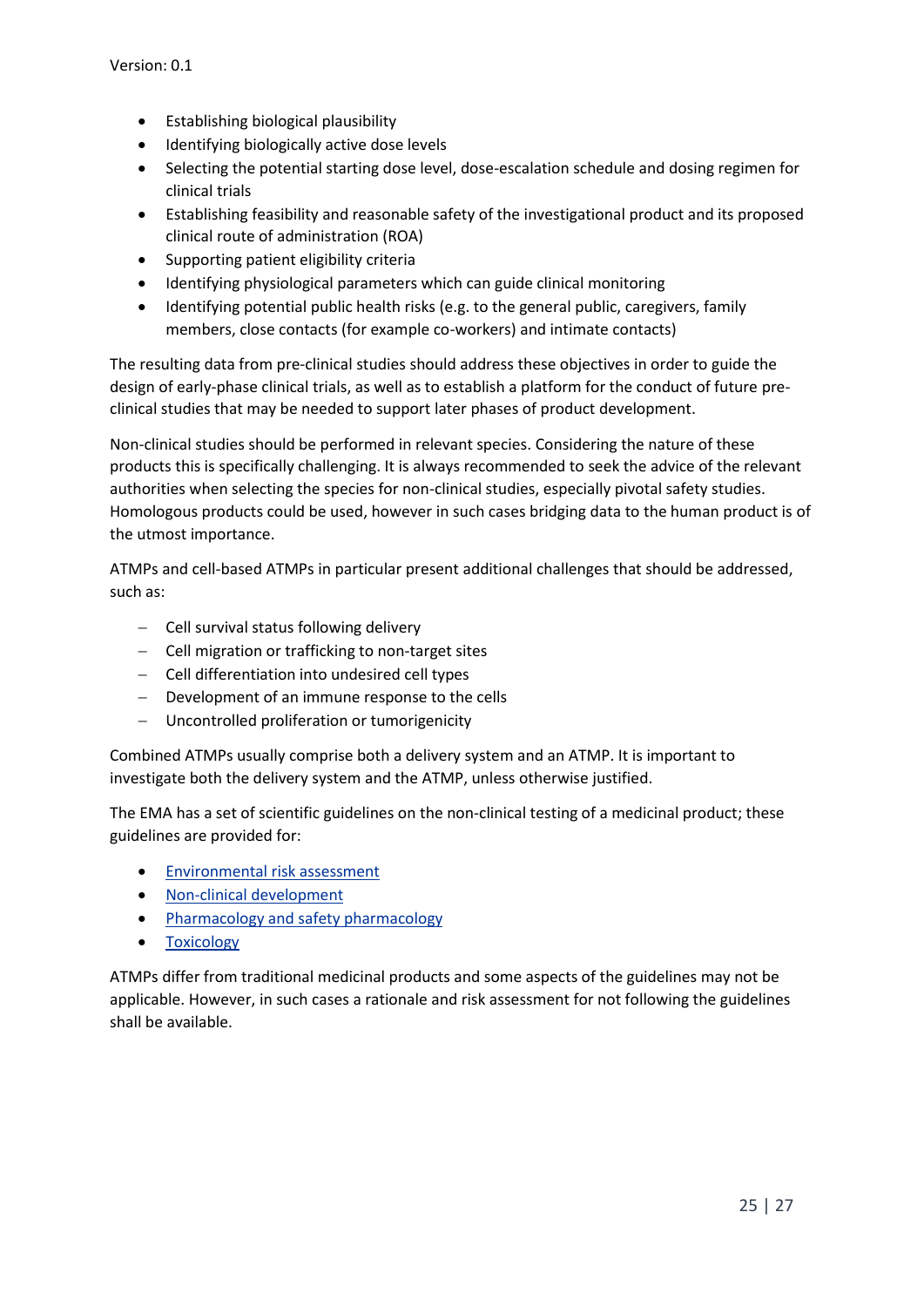### Clinical

#### First-in-human

When the IMP is being tested for the first time in humans, it is useful to read the following guidelines from the EMA:

- [Strategies to identify and mitigate risks for first-in-human and early clinical trials with](http://www.ema.europa.eu/ema/index.jsp?curl=pages/regulation/general/general_content_001001.jsp&mid=WC0b01ac0580029570)  [investigational medicinal products](http://www.ema.europa.eu/ema/index.jsp?curl=pages/regulation/general/general_content_001001.jsp&mid=WC0b01ac0580029570) [\(PDF\)](http://www.ema.europa.eu/docs/en_GB/document_library/Scientific_guideline/2017/07/WC500232186.pdf)
- Guideline on requirements for first-in-human [clinical trials for potential high-risk medicinal](http://www.ema.europa.eu/docs/en_GB/document_library/Scientific_guideline/2009/09/WC500002989.pdf)  [products](http://www.ema.europa.eu/docs/en_GB/document_library/Scientific_guideline/2009/09/WC500002989.pdf)

#### Phase I/II trial objectives

The main purpose of a Phase I/II trial is safety evaluation; this includes assessment of the nature and frequency of potential adverse reactions and an estimation of the relationship to dose, but also other issues, such as feasibility of administration and pharmacological activity.

Clinical efficacy endpoints, as defined in specific guidance for the studied indication or disease, form the basis for the clinical evaluation of any ATMPs, including combined ATMPs. Additional cell- and tissue-specific endpoints may be required such as biochemical, morphological, structural and functional parameters, which are relevant for the targeted therapeutic claim. These endpoints can be used as co-primary or secondary variables and are expected to support the clinical primary efficacy variable.

#### Feasibility assessments

Consideration should be given to designing early-phase trials to identify and characterise any technical or logistical issues in the manufacturing or administration of the product. Such issues may need to be addressed before proceeding with further product development.

#### Dose exploration

To the extent possible, the dose selection (i.e. cell density or concentration of main constituents) should be based on findings from quality and non-clinical product development. Dose finding studies in the clinical setting should be conducted where feasible. However, the risks relating to high or suboptimal cell numbers should be considered and addressed. Limitations of the available amount of cells/tissue (e.g. due to autologous donation, manufacturing procedure) may lead to the use of variable doses on comparable sizes of defects. In these cases, the variable dosing should be justified and the correlation of the dose with the clinical efficacy should be carefully recorded and reported.

#### Phase III trial objectives

Phase III usually is considered to begin with the initiation of studies in which the primary objective is to demonstrate or confirm therapeutic benefit. Studies in Phase III are designed to confirm the preliminary evidence accumulated in Phase II that a drug is safe and effective for use in the intended indication and recipient population. The investigational medical product must be in a final stage. These studies are intended to provide an adequate basis for marketing approval.